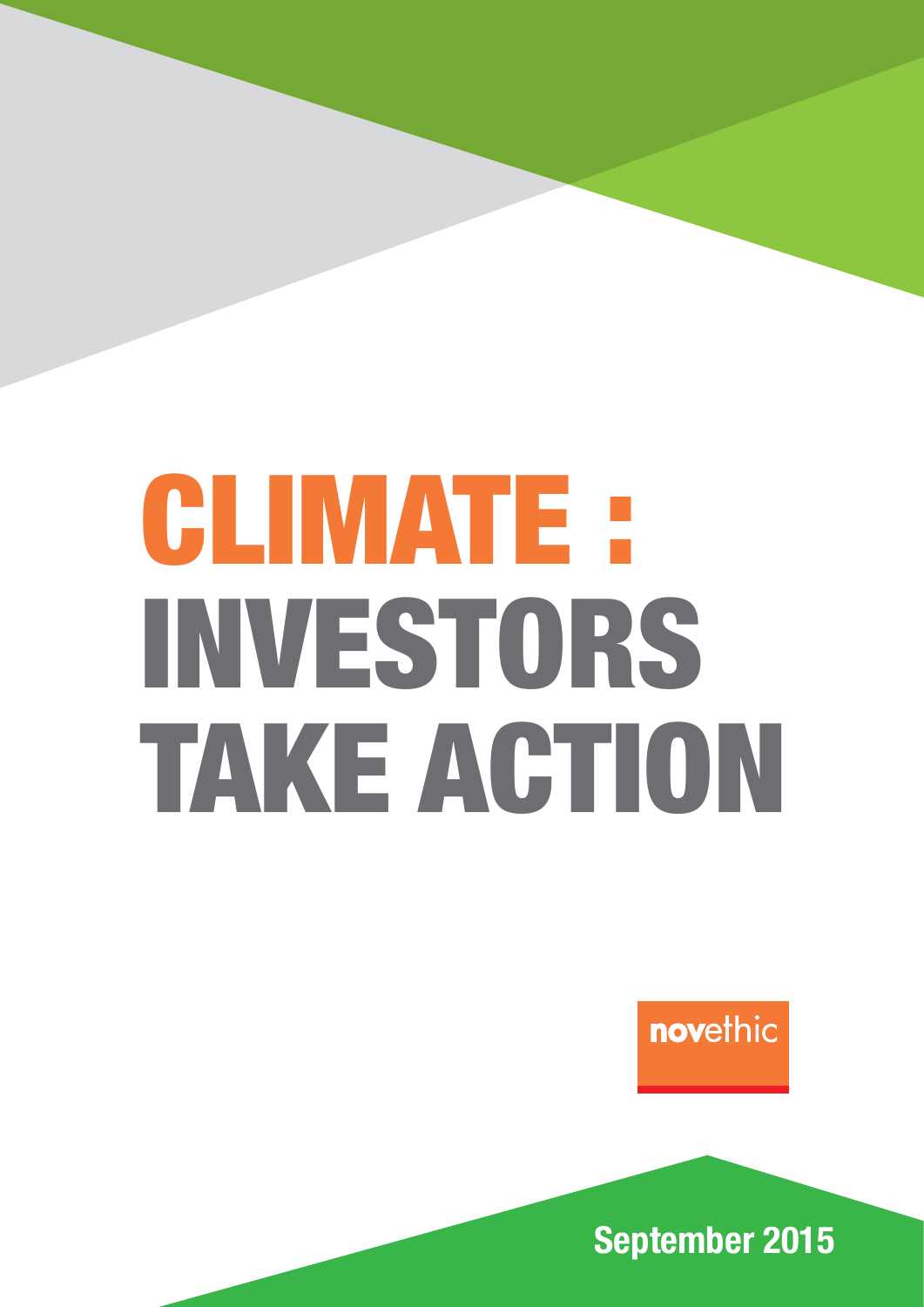## **CONTENTS**

| Key points <b>Example 2018</b> New York 2019 12:00:00 New York 2019 12:00:00 New York 2019 12:00:00 New York 2019 12:00:00 New York 2019 12:00:00 New York 2019 12:00:00 New York 2019 12:00:00 New York 2019 12:00:00 New York 201  | 3  |
|--------------------------------------------------------------------------------------------------------------------------------------------------------------------------------------------------------------------------------------|----|
| <b>Drivers of investor mobilisation</b>                                                                                                                                                                                              |    |
| Investors mobilise against climate change <b>Allen Constant Climate</b> - 7                                                                                                                                                          |    |
| <b>Analysis of investor strategies</b>                                                                                                                                                                                               |    |
|                                                                                                                                                                                                                                      |    |
|                                                                                                                                                                                                                                      | 12 |
| 3. Shareholder engagement <b>contract and the set of the set of the set of the set of the set of the set of the set of the set of the set of the set of the set of the set of the set of the set of the set of the set of the se</b> |    |
|                                                                                                                                                                                                                                      |    |
| <b>Toolbox</b>                                                                                                                                                                                                                       |    |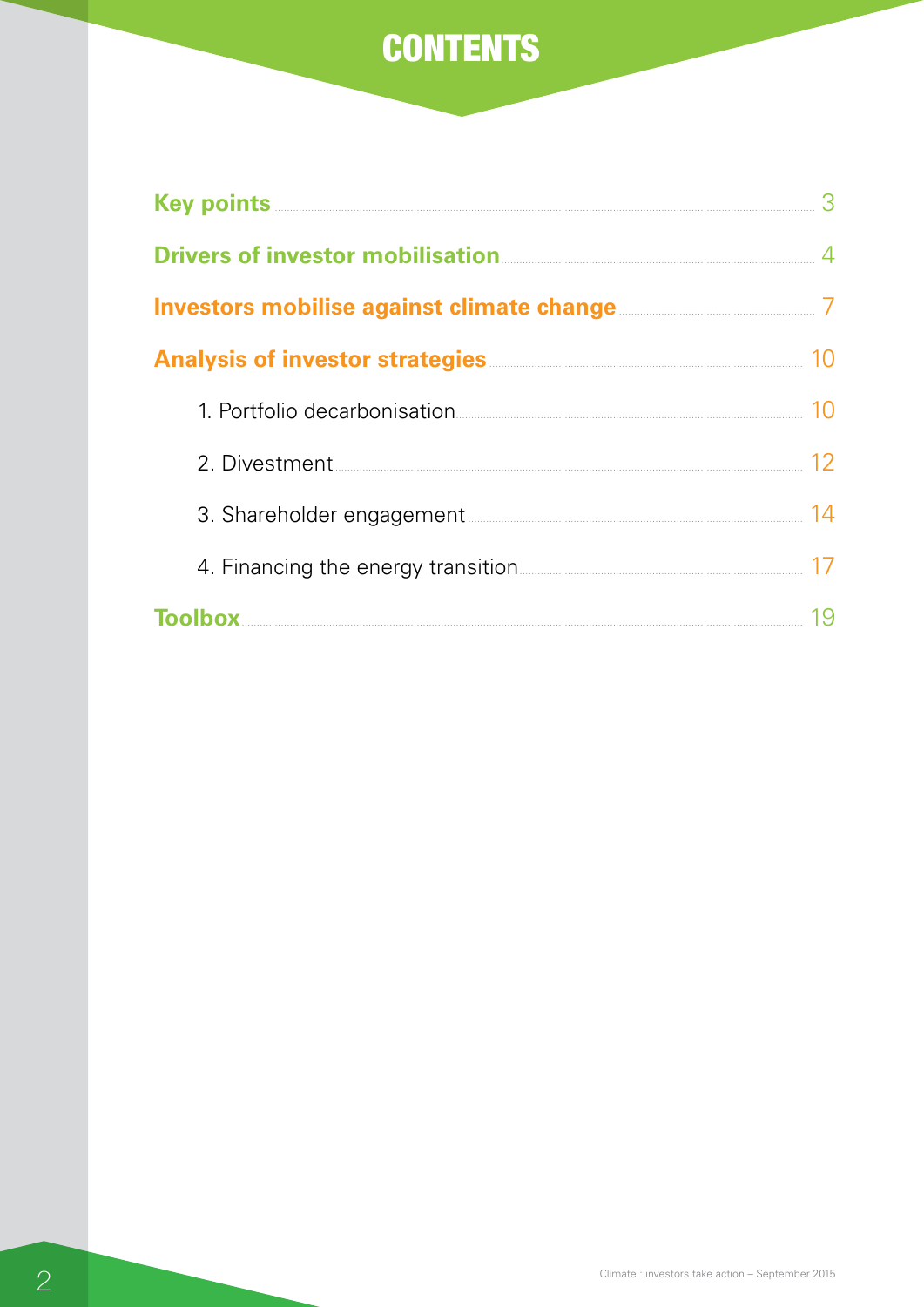

#### **n A growing number of investors integrate climate change into asset management**

The mobilisation of investors against climate change that was reinforced by the UN Climate Summit in New York in September 2014 has steadily gathered steam in less than a year. Actions are being taken by influential players among the world's largest insurance companies, pension funds and sovereign wealth funds, particularly in North America and Europe.

#### **Four types of investors' strategies: shareholder engagement, exclusion, green investments and low carbon portfolios**

In its survey and analysis of this movement since autumn 2014, the Novethic research centre has observed that climate change is being addressed in four main ways: green investment, exclusion of sectors or businesses harmful to the climate, shareholder engagement with carbon-intensive companies, and portfolio decarbonisation. Over 800 entities had made such engagements by summer 2015, 250 more than at the beginning of the year. That number is expected to increase even further at the approach of the COP 21, which will be held in Paris in late 2015.

#### ■ Carbon risk is the primary driver of a movement initially driven by ethical investors

Initially ethical investors were the driving force behind the movement, but their impact was modest because their assets were limited. The movement's character changed when major financial players who wished to limit their carbon risk exposure got on board. The concern here is stranded assets, that is, assets of GHG-intensive companies that could rapidly depreciate in value when their activities are called into question in the coming years. This is especially the case in the fossil-fuels sector, starting with coal.

#### **n** The pressure from civil society is mounting

Investors are now feeling two kinds of pressure. First, they are being targeted by environmental NGOs, which want investment in fossil fuels to be shifted entirely to renewable energies. Second, they are under pressure because they have a crucial role to play in financing the energy transition in the global economy. In France, this is reflected by an article in the energy transition law adopted in July 2015 that requires French institutional investors to measure their carbon footprint and report on their integration of environmental and social criteria.

| Actions by investors* to integrate climate change in their portfolio management. |                         |                    |                     |          |  |
|----------------------------------------------------------------------------------|-------------------------|--------------------|---------------------|----------|--|
|                                                                                  | <b>February</b><br>2015 | <b>May</b><br>2015 | <b>July</b><br>2015 | % sample |  |
| <b>Portfolio carbon footprint</b>                                                | 56                      | 77                 | 94                  | 12%      |  |
| Low carbon passive management                                                    | 5                       | 8                  | 10                  | 1%       |  |
| <b>Engagement initiatives</b>                                                    | 182                     | 250                | 291                 | 36%      |  |
| <b>Divestment</b>                                                                | 194                     | 243                | 364                 | 45%      |  |
| <b>Green investments</b>                                                         | 266                     | 304                | 336                 | 42%      |  |
| <b>Total</b>                                                                     | 550                     | 710                | 806                 |          |  |

#### Source : Novethic 2015

\*Investors may combine several strategies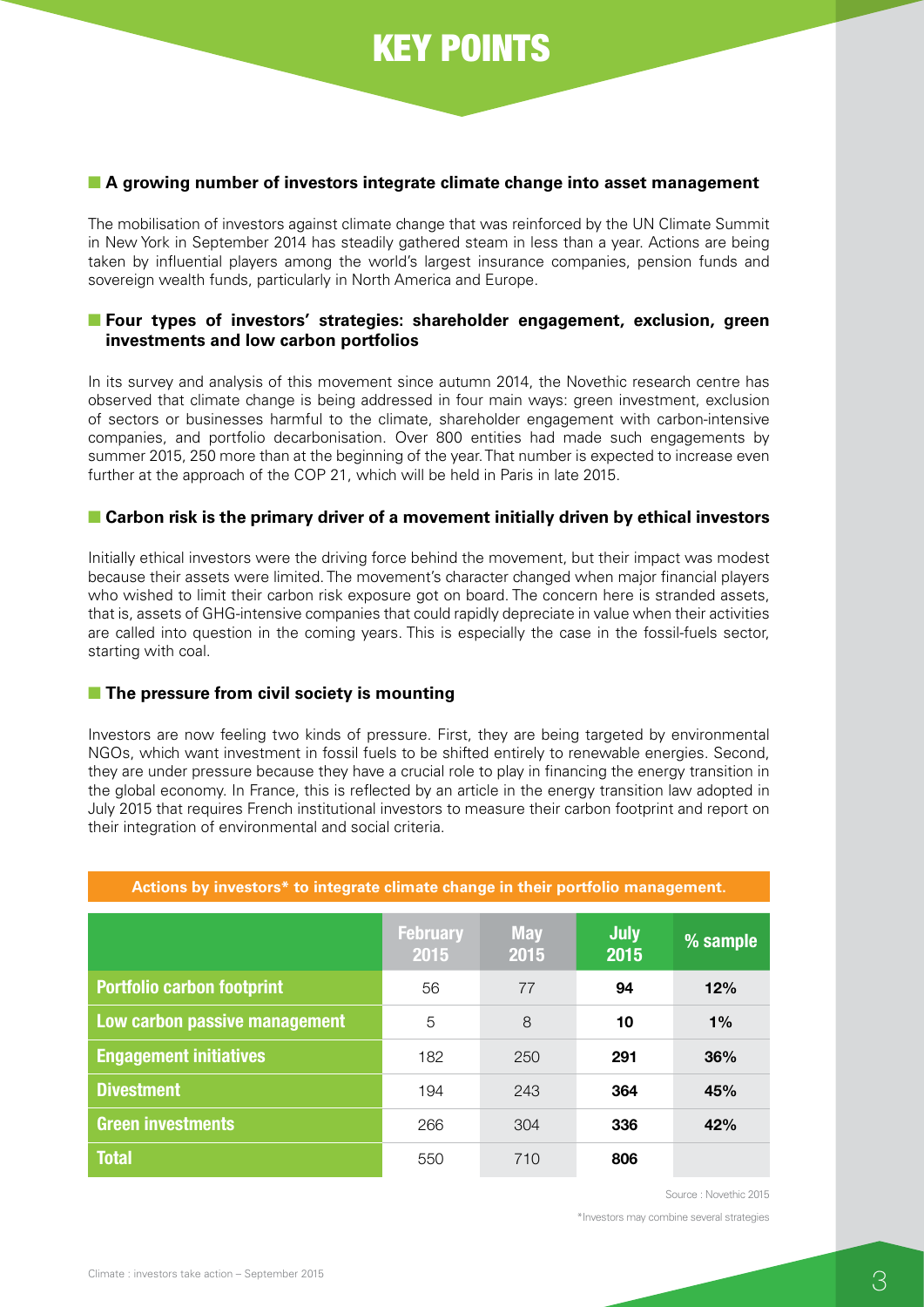#### Drivers of investor **MOBILISATION**

In just a few months, climate change has become a subject of intense debate in the financial sector because limiting global warming to a maximum of 2°C has progressively entered the global economic and political agenda. More and more studies are showing that if the increase is greater than this, the climate will become a systemic risk whose magnitude no one can really gauge yet. This is why in April 2015 the G20 finance ministers asked the Financial Stability Board (FSB), a global financial watchdog, to take up the subject and report its findings in September.

#### **The concepts**

The debates revolve around several concepts, most of them developed since 2010.

#### ■ Carbon risk

This concept has gained widespread acceptance since 2014. Carbon risk is the notion that climate change poses financial risks by threatening the profitability of carbon-intensive sectors, with fossil fuels topping the list. A growing number of investors want to adjust their asset allocation strategy for this risk, which is related to the notion of stranded assets.

#### **n** Stranded assets

"Unburnable Carbon", a study published by the Carbon Tracker Initiative in 2011, was the first in-depth investigation of the financial risk posed by publicly listed companies in the fossil-fuels sector, which are often heavily represented in stock market indexes. "Unburnable Carbon" demonstrated that these companies' business models and their market valuations, which are based on the exploitation of their proven reserves, were incompatible with the carbon budget available to limit global warming to 2°C. The report concluded that future climate regulations would likely render this business model unsustainable and result in substantial asset write-downs at these companies.

The question has thus become how to evaluate these so-called stranded assets. This concept acquired scientific support with an article published in Nature in January 2015. Drawing on the work of two researchers at University College London, it explained that 35% of oil reserves, 52% of natural gas reserves, and 88% of coal reserves will have to remain in the ground if global warming is to be limited to 2°C. These unexploitable reserves are a threat to the future market valuations of companies in the fossil-fuels sector because as stranded assets, they could suddenly lose a large share of their value.

#### **• Coal, the** *bête noire* **of investors**

 Considered the energy source most harmful to the climate and therefore the one with the most vulnerable business model, coal is the main target of studies warning investors about the risks of stranded assets.

 A Stranded Assets Programme was set up at the University of Oxford's Smith School of Enterprise and the Environment in 2012. It has published several studies focusing on coal, including a recent one surveying the highest-risk companies in the coal industry. Based on the International Energy Agency's recommendations for limiting global warming to a maximum of 2°C, it concludes that Indian companies, older Soviet-era and Chinese companies have the greatest stranded-assets exposure. It also looked closely at Australia, which produces 56% of its electricity with coal, or 16% more than the world average. Any new regulations on GHG emissions would thus strongly impact Australia's coal industry.

 Mercer, a UK consultancy, published a study in June 2015 showing that investors will be winners or losers depending on whether they anticipate climate change. It notes that stranded assets will have the greatest effect on the industrial sector and particularly on companies whose value is based on coal. Mercer thus concludes that depending on the scenario, returns in the coal sector could decrease by 18% to 74% over the next 35 years.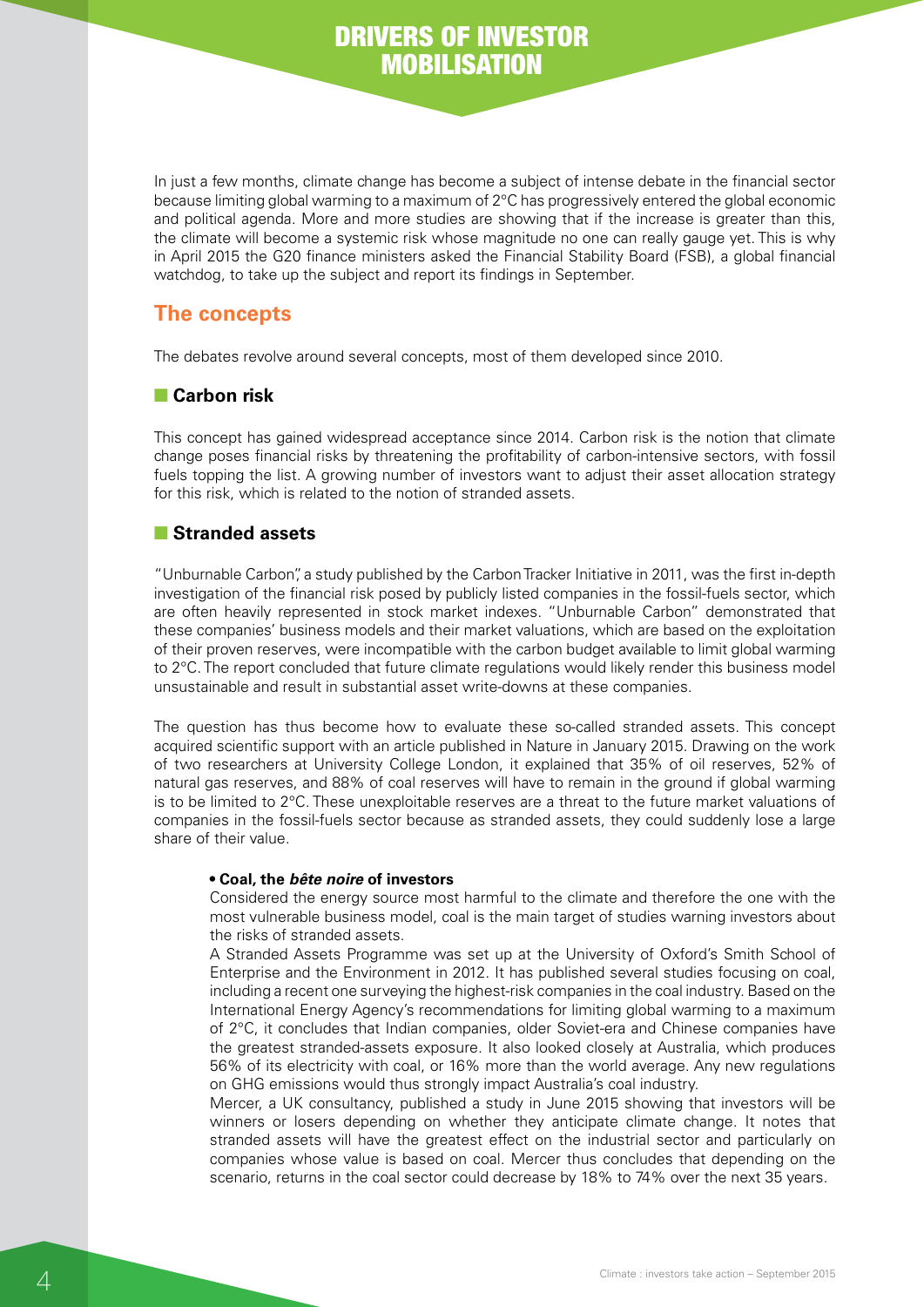#### Drivers of investor **MOBILISATION**

 In the United States, President Obama has coal in his sights. The Clean Power Plan he presented in early August calls for the closing of one third of the country's coal-fired power plants. In March 2015, the NGO Carbon Tracker Initiative had already published a report, "The U.S. Coal Crash: Evidence for Structural Change", highlighting the collapse of the coal industry, whose benchmark index has plummeted 75% in the last five years.

#### • **Gas, next in line**

 Following the aggressive campaigns against coal and oil, the next energy source targeted could be natural gas, despite industry lobbyists' efforts to present it as the indispensable fuel for the energy transition. The UK-based NGO Carbon Tracker Initiative contends that natural gas is also at risk of becoming a stranded asset and that large-scale gas projects could prove much too costly to be profitable. It has published a study warning investors of the risks looming in the 2025–2035 period. It predicts that three quarters of the projects that the largest oil and gas companies plan to carry out by 2025, at a cost of \$283 billion, would not be viable because demand would likely increase only by 10% in a scenario limiting global warming to 2°C.

 Natural gas is a relatively new subject for investors, however, and few of them have yet to make engagements regarding their asset allocations in this sector.

#### **Campaigns**

#### **n** NGOs target investors

The environmental NGOs are directly targeting investors to get them to change their strategies by taking their assets out of fossil fuels and using them to finance the development of renewables. They are urging investors to divest and to take action through shareholder engagement, particularly in the oil sector.

#### **• Go Fossil Free**

 Go Fossil Free, a movement backed by the NGO 350.org, is active to varying degrees depending on the country. It organised the first Global Divestment Day on 13 and 14 February 2015. The movement coordinates actions by civil society, particularly at American and UK universities and increasingly at European ones as well, to persuade these institutions to divest from the world's 200 most polluting companies on the list compiled by the NGO. More than 680 Go Fossil Free campaigns have been aimed at institutions around the world, with universities the target in 480 of them. Not all have yielded to the pressure, but Novethic has counted about forty of them that have committed to reviewing their investment policies. For example, Warwick University, in the UK, announced on 8 July 2015 that it would invest £14 million (€19 million) of its endowment in funds that exclude fossil fuels. The movement is starting to gather steam in Europe, Australia and Canada, but most of the universities that have made divestment commitments are American.

#### • **Keep It in the Ground**

 The British media group The Guardian is supported by 350.org in this campaign. Keep It in the Ground is aimed more specifically at the world's two largest foundations, the Bill & Melinda Gates Foundation and the Wellcome Trust, which have endowments, respectively, of \$43 billion and \$18 billion (€39 billion and €16 billion). This initiative criticizes the foundations for the contradiction between their public health objectives and their investment policies: both have shareholdings in GHG-intensive companies. Over 226,000 people have signed The Guardian's petition. Bill Gates has refused to divest from fossil fuels, but has promised to invest \$2 billion (€1.8 billion) in renewable energies and in research to combat global warming. The Wellcome Trusts says it prefers to act through shareholder engagement with high-emissions companies.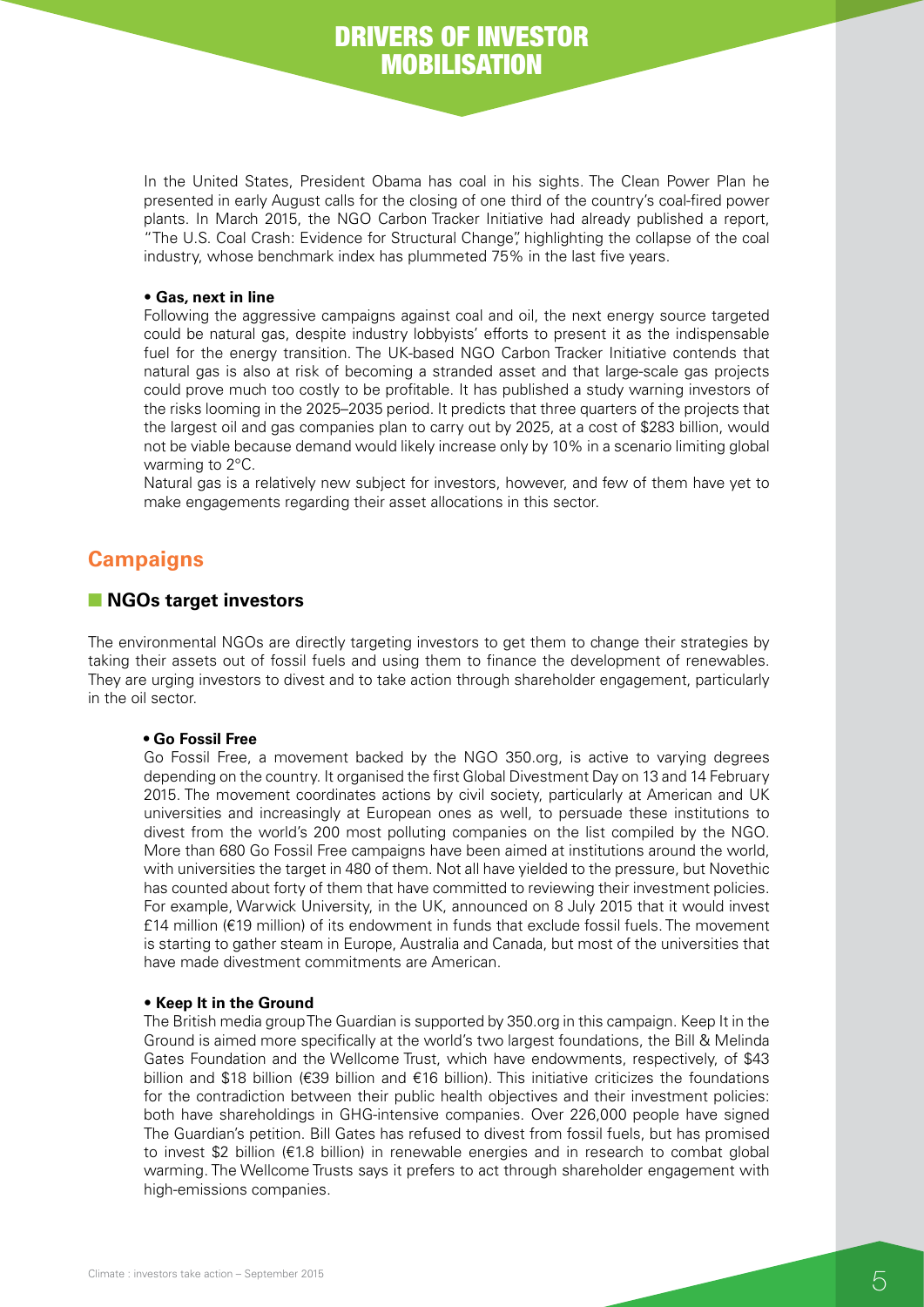#### Drivers of investor **MOBILISATION**

#### • *L'appel de Paris*

 Launched in May 2015 by Friends of the Earth (France) and BankTrack, this campaign calls for French banks to commit publicly to excluding all sectors involved with coal, from its extraction to its combustion. It asks them to publish a detailed agenda and precise exclusion objectives for all their businesses and services – lending, issuing of stocks and bonds, asset management and consulting services. Crédit Agricole has already stated that it will "no longer finance coal mining projects or operators in this sector".

#### • **Asset Owner Disclosure Project (AODP)**

 The strategy of this Anglo-Australian NGO is to regularly publish a ranking of the world's 500 largest asset owners based on the integration of climate change in the management of their assets (totalling \$40 or €36.5 trillion). The latest classification, published in April 2015, shows that half of them totally disregard climate risk. Convinced that if these 500 financial institutions implemented ambitious programmes of climate risk prevention, limiting global warming to 2°C would be a feasible objective, the AODP is exploring the possibility of taking legal action against pension funds that ignore this risk. The first action could be taken before the end of 2015. This ranking is also intended to reward the good performers, though fewer than ten asset owners obtained the top rating (AAA).

#### **International meetings**

A number of high-level international meetings held since autumn 2014 have revealed how investors are mobilising.

#### **• The UN summit in New York (23 September 2014)**

 To mobilise the major players in the global economy, UN secretary-general Ban Ki-moon held a summit at which he urged the financial community to participate actively in the fight against climate change. Over 370 investors answered his call by signing the Global Investor Statement on Climate Change, which recognises the impact of climate change on their investments. Some of these investors have already gone ahead and committed to reducing the carbon footprint of their portfolios through multiple initiatives.

#### • **Climate Finance Day (22 May 2015)**

 The theme of Climate Finance Day, held at UNESCO headquarters, was how to shift the trillions of dollars managed by the financial sector into a low-carbon economy. The New Climate Economy report says that between \$89 trillion and \$93 trillion will have to be allocated by 2030 for the transition to a green economy. Major financial players attending the conference made engagements to contribute to the fight against climate change. For example, Caisse des Dépôts Group is going to invest €15 billion in the ecological and energy transition by 2017, while AXA said it would triple its green investments to €3 billion by 2020 and divest €500 million from coal.

#### **• COP 21 (30 November – 11 December 2015)**

 COP 21, which will be held in Paris from 30 November to 11 December 2015, is expected to set the stage for new engagements. Some investors are already actively lobbying authorities in their home countries and urging the signature of a global agreement on limiting the global temperature rise to 2°C between now and 2100.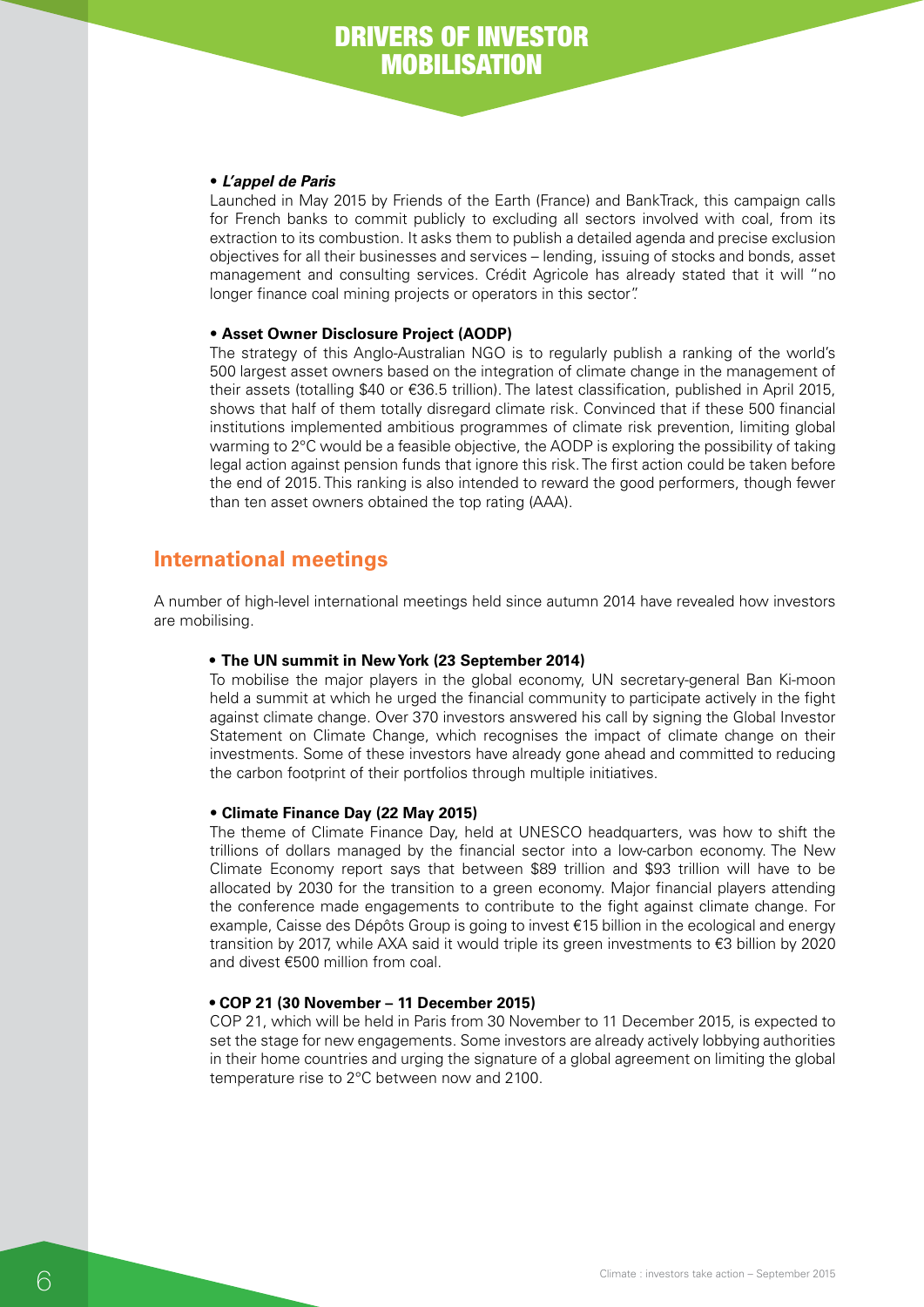## Investors mobilise against climate change

The Novethic research centre has been analysing investor mobilisation since autumn 2014. At end-July it had identified 806 investors on five continents, with more than €28,5 trillion in assets, who had made climate change commitments of one kind or another, ranging from the recognition of the financial impact of climate change to the implementation of concrete actions to measure and reduce carbon emissions.

#### **n** Characteristics of the investors in the Novethic sample

The 806 investors identified are not only the signatories of climate declarations but also those who adopted policies such as low carbon index management, shareholder engagement, divestment and green investment. They make up 73% of asset owners and 27% of asset managers. The analysis focuses primarily on the practices of asset owners, since they have the key role of mandating the investments.

The 586 asset owners who make up 73% of this sample can be divided into eight categories and their engagements into two types of strategies:

- **Ethical investors:** numerous (450), but with modest assets.
- **Long-term investors:** 136 pension funds, insurance companies and public financial institutions with very substantial assets that are engaged in pioneering initiatives to decarbonise portfolios and finance an ecological transition.



Source : Novethic 2015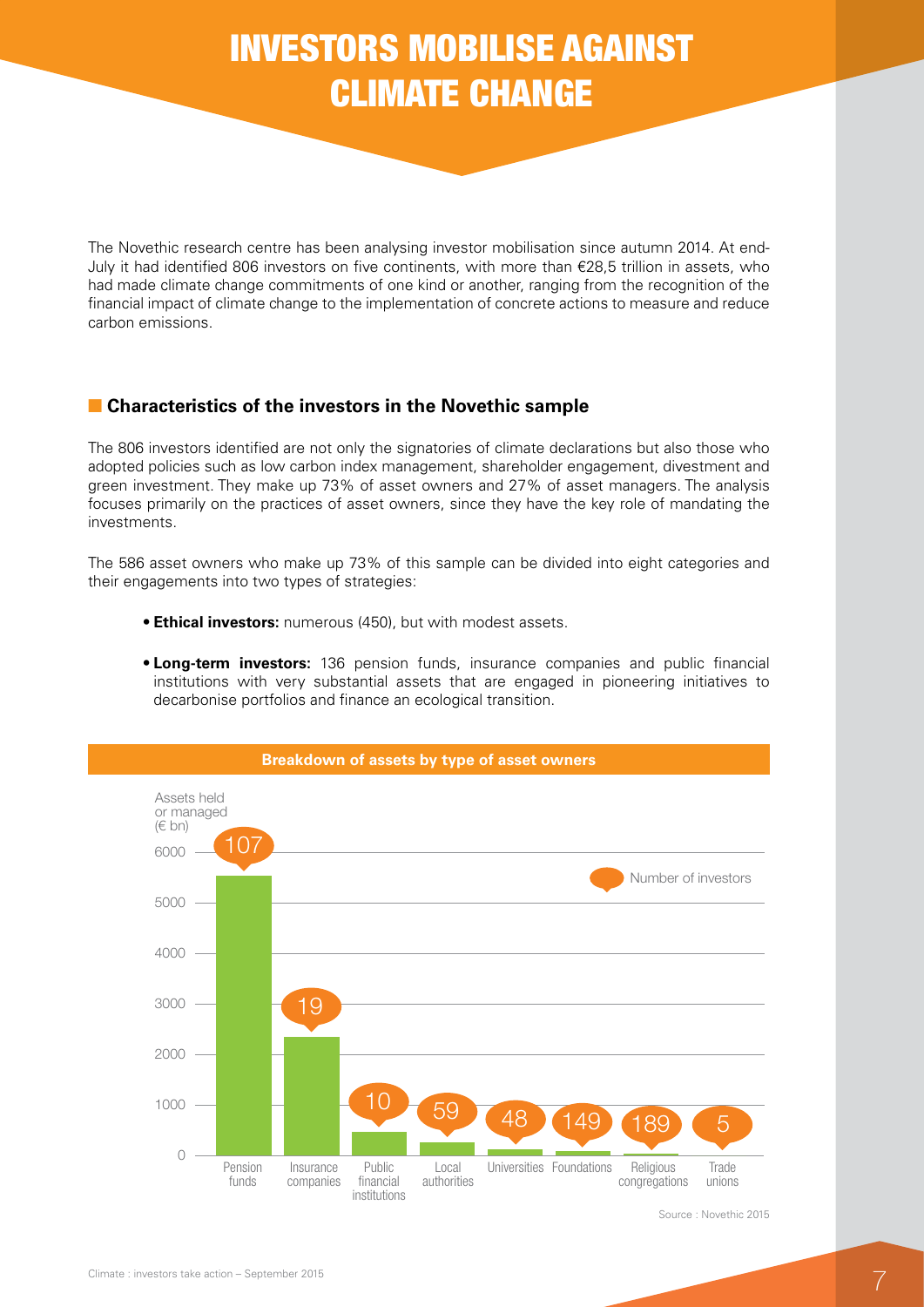#### **n** An international movement still dominated by the United States

Investor mobilisation against climate change is now an international movement, but one still dominated by American investors, who are more numerous and more highly endowed. It combines ethical investors such as religious institutions and foundations, large pension funds such as CalPERS and CalSTRS in California, as well as insurance companies.



#### **n** Mobilisation of European responsible investors

In Europe, investor involvement and the types of responsible investing break down along geographic lines. The countries with the most responsible investors are the ones where responsible investing is most developed. The British tend to prefer shareholder engagement, while responsible investors in the Nordic countries and the Netherlands are carrying on with their strong and longstanding commitment to the financing of green technologies.

France ranks sixth in the number of responsible investors, but third in terms of assets, with about €4 trillion. Climate engagements are thus being made mainly by large investors. Topping the list are the Fonds de Réserve pour les retraites (FRR) and the civil servant additional pension scheme Établissement de la Retraite Additionnelle de la Fonction Publique (ERAFP). In the spring, Caisse des Dépôts Group and the insurance group AXA took strong stands on the financing of the energy transition and the fight against climate change. Other investors are likely to join them, since Article 173 of France's Energy and Ecology Transition Act (TEE) creates for the first time a legal obligation for asset owners to calculate their carbon footprint, from 2017 onwards.

Even though North Sea oil is the source of Norway's wealth, its sovereign wealth fund (the Government Pension Fund Global, GPFG), the world's largest asset owner (€785 billion in assets), has adopted a climate change strategy under pressure from the country's parliament.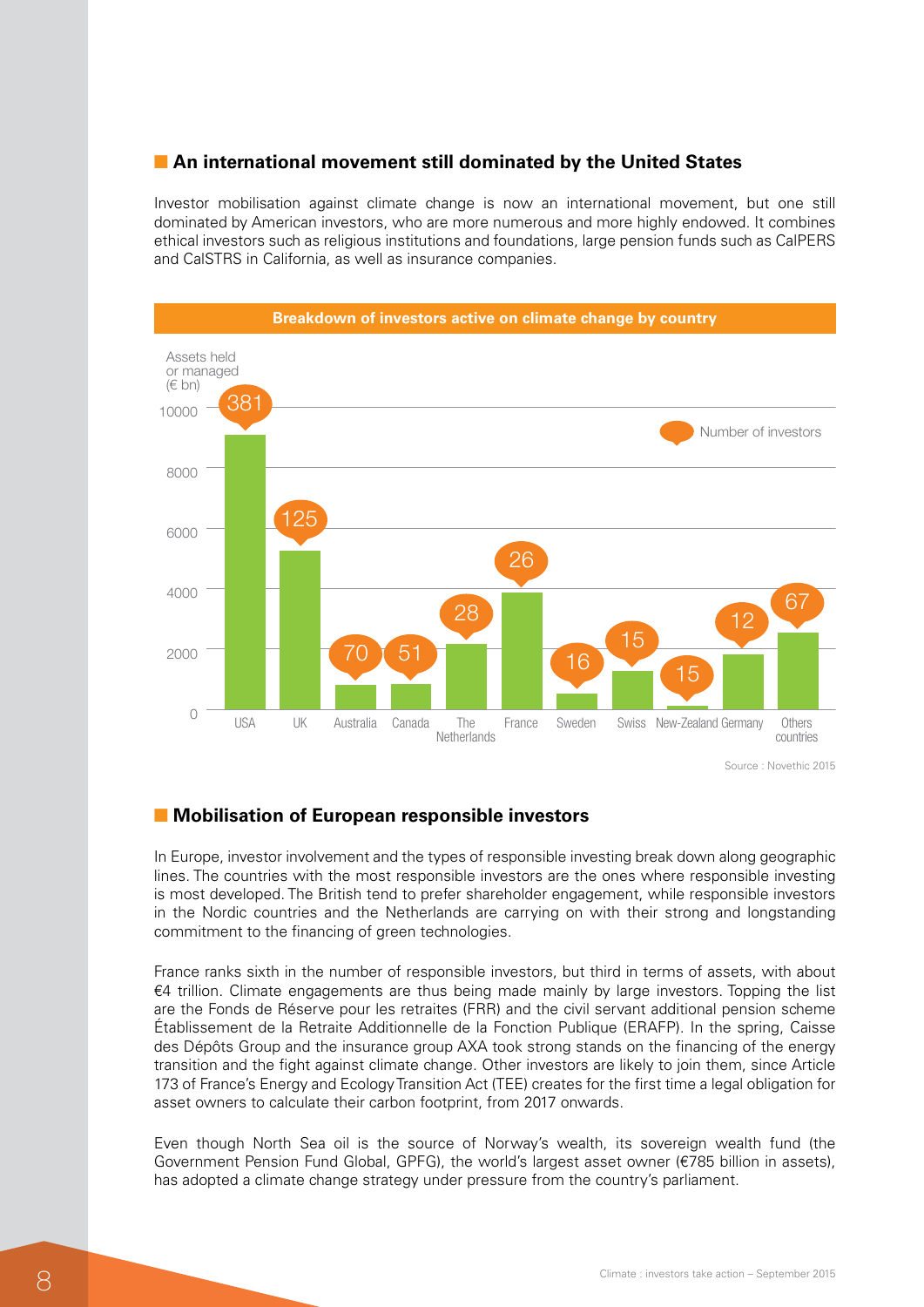Although an ad hoc board had defined an ethical investment strategy since 2004, the GPFG only started thinking about climate change in spring 2014. Environmental NGOs began campaigns predicated on the notion that a fund supported by fossil fuels should be able to reduce its carbon footprint by excluding large extractive companies and financing the energy transition. This position gathered backing in parliament. An initial report, published in late 2014, recommended that the fund adopt a mixed strategy of shareholder engagement, green investment and exclusion on a case-bycase basis of companies doing the greatest harm to the environment. In February 2015, the GPFG announced that it was removing twenty-two high-CO2-emitting companies from its portfolio. In June 2015, the Norwegian parliament voted unanimously to require the fund to exclude coal (it is now forbidden to own shares in companies that derive more than 30% of their revenues from coal). Shareholder engagement is also an important component of its strategy, and it has committed to allocating NOK50 bn (€5.5 billion) to green investments.

The GPFG often sets the tone for responsible investing, and its low-carbon investment strategy could serve as an example and be widely copied by other international investors.

#### **n** Canada and Australia: investors go against the trend

Many committed investors are from countries where extractive industries are a significant part of the local economy. In Australia and Canada, for example, the governments are reluctant to join the fight against climate change, but many investors in these countries feel differently.

In Canada, large asset owners such as British Columbia Investment Management Corporation (bcIMC), OTPP (Ontario Teachers' Pension Plan, "Teachers"), OPSEU Pension Trust, and the Caisse de Dépôt et de Placement du Quebec, have undertaken concrete initiatives to fight against climate change. These may include divestment, shareholder engagement or green investments. The Go Fossil Free movement is also very active in Canada: 19 campaigns urging universities like the University of Toronto (CAD1.81 billion (€1.49 billion) in assets) and McGill University (CAD1.45 billion (€1.02 billion) in assets) to divest from fossil fuels have been conducted, and six more are planned.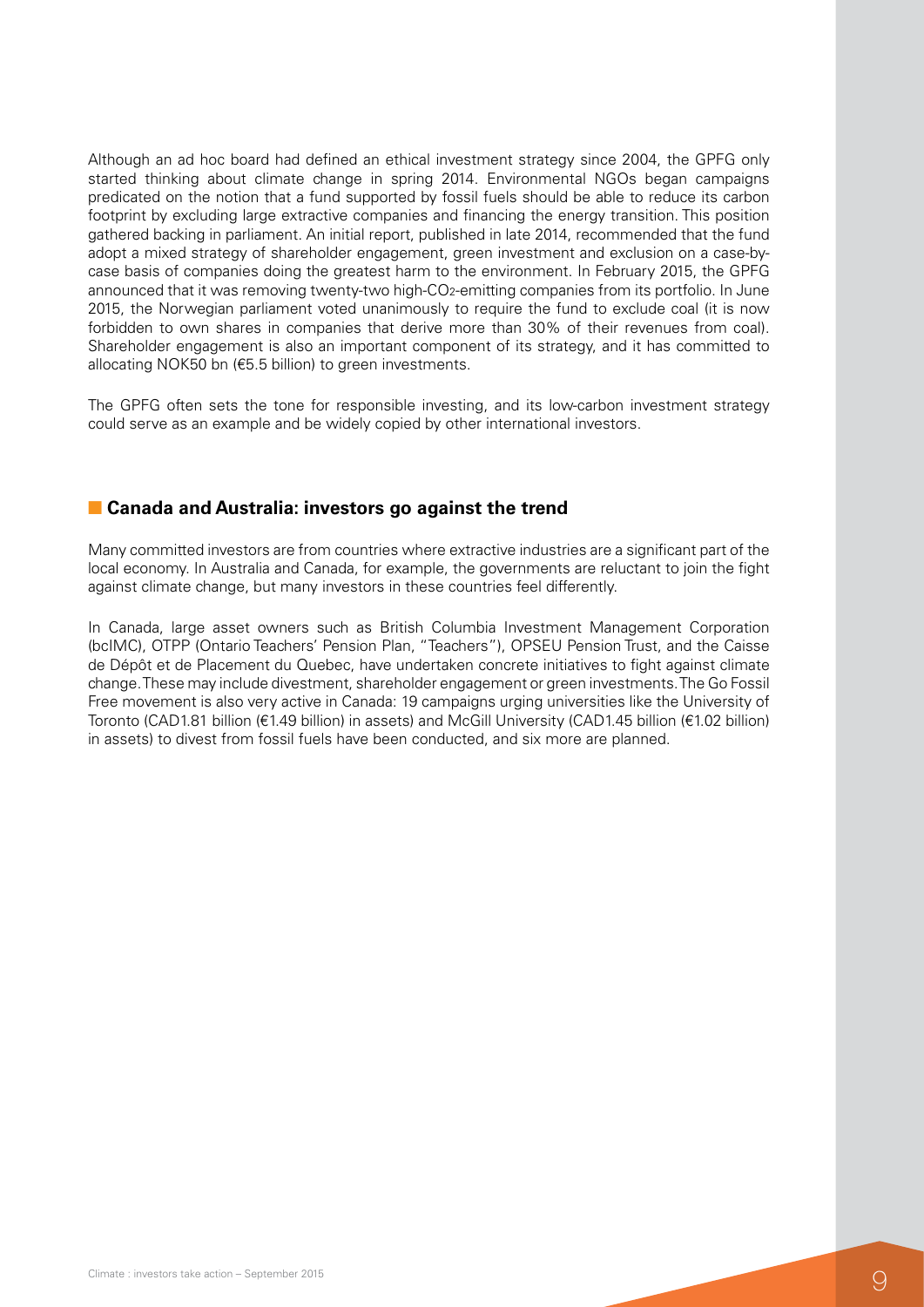### Analysis of investor strategies

Investors' climate strategies are designed to satisfy two requirements that have a combined impact: to limit their exposure to fossil fuels and carbon-intensive companies, thereby reducing their carbon risk; and to finance the energy transition through investments in green projects.

Often the first step in decarbonising a portfolio is to measure its carbon footprint to calculate the amount of emissions being financed. There are then four techniques for reducing emissions: investment in low-carbon funds; shareholder engagement, mainly with fossil fuel producers; exclusion of companies or sectors that are most harmful to the environment; and thematic environmental investment.

|                                   | <b>Number of</b><br>investors* | % sample | <b>Assets held or</b><br>managed (€bn) | % sample |
|-----------------------------------|--------------------------------|----------|----------------------------------------|----------|
| <b>Portfolio carbon footprint</b> | 94                             | 12%      | 8,548                                  | 30%      |
| Low carbon passive management     | 10                             | 1%       | 1.851                                  | 6%       |
| <b>Engagement initiatives</b>     | 291                            | 36%      | 11,882                                 | 42%      |
| <b>Divestment</b>                 | 364                            | 45%      | 3.665                                  | 13%      |
| <b>Green investments</b>          | 336                            | 42%      | 19.388                                 | 68%      |

#### **Actions by investors to integrate climate change in their portfolio management**

Source : Novethic 2015 \*Investors may combine several strategies

#### **1. Portfolio decarbonisation**

#### **n** Carbon footprint measurement

This concept dates back several years. For example, in 2008, the Australian pension fund VicSuper disclosed its carbon footprint. Australia confirmed its forerunner status with an initiative of the Australian Institute of Superannuation Trustees (AIST), which did carbon footprint comparisons for 15 large pension funds between 2009 and 2012.

Novethic has counted 94 investors in total who have now committed to measuring their portfolio's carbon footprint, and almost 60% have already done so. To assist them, specialised companies have been set up in this field, too (Trucost in the UK, SouthPole in Switzerland, EcoAct in France for example).

Although carbon footprint measurement is becoming more common and offering an effective way to mobilise investors, it is not exempt from criticism. In particular, it suffers from a lack of agreement on the methods of calculating the indirect emissions produced by a portfolio's assets (companies, infrastructures, buildings, etc.).

#### **• Portfolio Decarbonization Coalition**

 Co-found by the UNEP Finance Initiative (UNEP-Fi) and the CDP, the Portfolio Decarbonization Coalition is a multi-stakeholder initiative whose slogan is "Mobilizing financial markets to drive economic decarbonisation". Its founding signatories are the Swedish pension fund AP4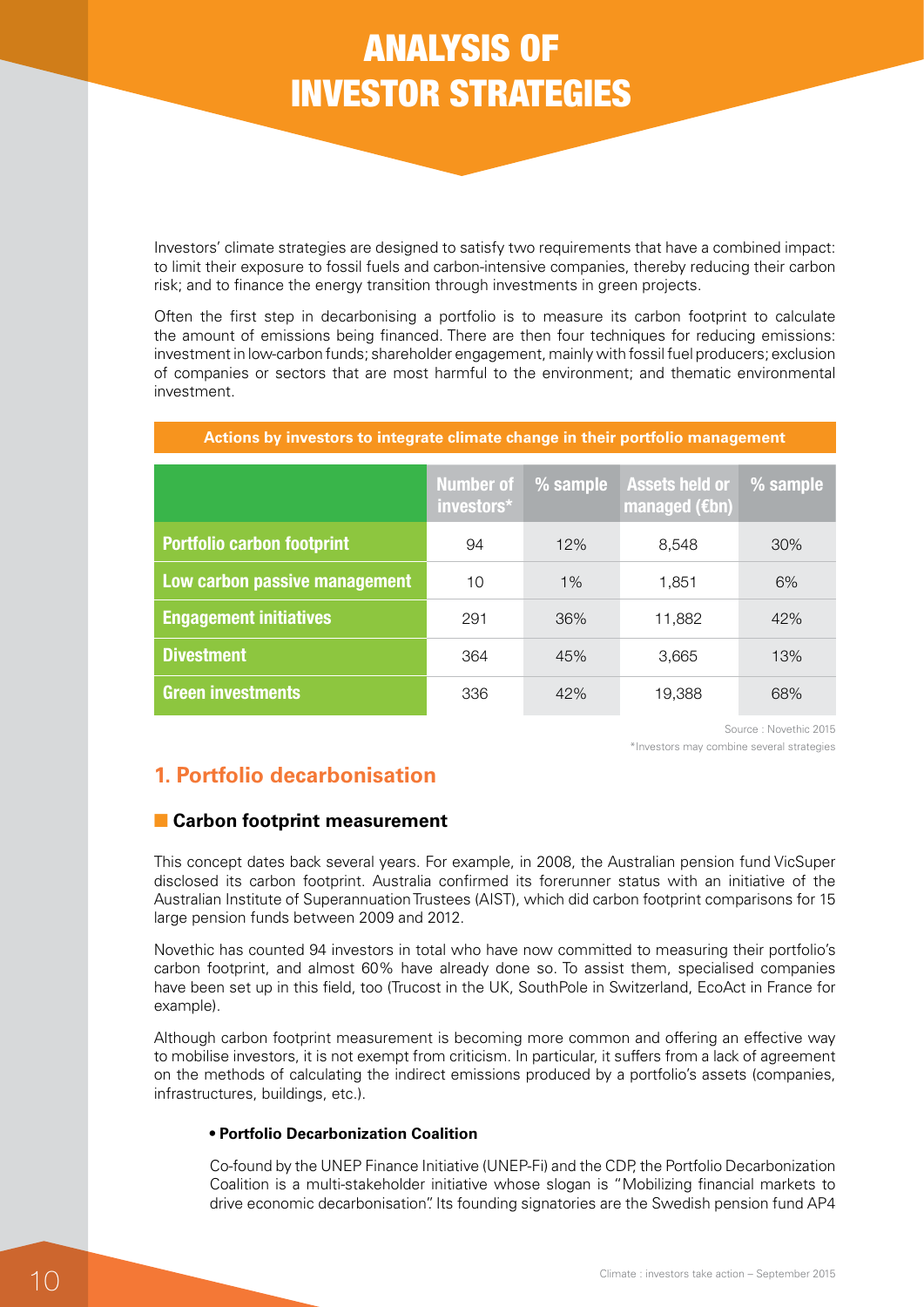and the French asset manager Amundi. Investors who join the Coalition agree to calculate the amount of assets they will decarbonise. The goal is to have decarbonised \$100 billion in investment and to have calculated the carbon footprint of \$500 billion by the time the Paris Climate Conference is held in late 2015. There are no restrictions on the methodology or asset classes, but the information concerning both must be disclosed. The total for the PDC's members at present is \$50 billion. There are several French members, including the FRR and the ERAFP.

#### **• Montreal Carbon Pledge**

 In the same vein, the PRI launched the Montreal Carbon Pledge at its annual conference in Quebec on 25 September 2014. The goal is to sign up investors with combined assets of \$3 trillion before the COP 21. The signatories agree to measure, disclose and reduce the carbon footprint of their portfolios.

 Among the first signatories are pioneers in responsible investing such as the French pension fund Etablissement de la Retraite Additionnelle de la Fonction Publique (ERAFP), PGGM in the Netherlands, CalPERS in the US, AP1, AP3 and AP4 in Sweden, Bâtirente in Canada, and the Environment Agency Pension Fund (EAPF) in the UK along with asset managers like France's Mirova. They have been joined by about fifty others, bringing the initiative's total membership to over sixty.

 The signatories' carbon footprints are to be publicly disclosed after September 2015, the deadline set by the Montreal Pledge's sponsors.

#### **• A legal obligation in France**

 Article 173 of the Energy Transition Act adopted in July 2015 makes France the first country to require asset owners to measure their carbon footprint and to report how much they are investing in the energy transition. These obligations will be effective from 2017 on condition that the implementing decrees have been published before the end of 2015.

#### **n** Low-carbon passive management

The idea that a relatively easy way to decrease indirect emissions in a portfolio would be to invest in the so-call low-carbon index funds emerged in 2014. Index providers have developed these indices for investors who are looking for financial performance near their benchmarks, no sector-based exclusion, and low carbon intensity for their portfolios. Though relatively well covered in the media, they are not widely used: the ten investors identified by Novethic (mainly pension funds) who do so represent only slightly more than 1% of the sample.

These innovations are being driven by the criticism of passive asset management's contribution to global warming. The UK-based Carbon Tracker Initiative takes the view that stock market indices epitomise the notion of carbon risk. As proof, it points to the weight of fossil fuel companies in the major stock market indices. For example, Total has one of the highest market capitalisations in the CAC 40. The massive investments in the major conventional indices in fact contribute to the financing of fossil fuels. The growing awareness of this phenomenon and the related risks are increasing the demand for low-carbon indices.

#### **• Low-carbon indices**

 The main providers of stock market indices such as Euronext, FTSE-Russell and MSCI all now offer low-carbon indices. The carbon footprints of these indices are smaller than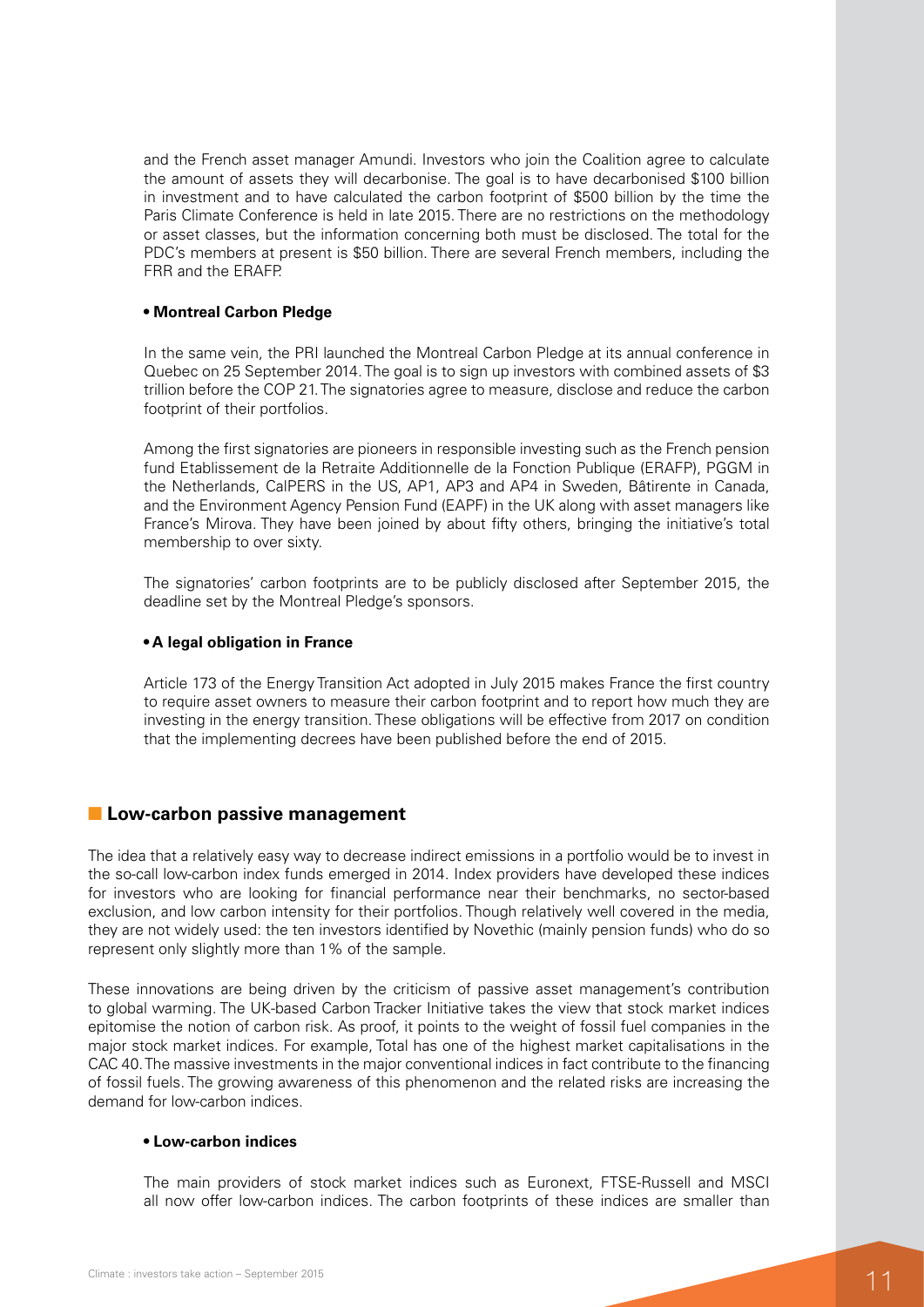those of traditional indices because of the selection or overweighting of the least-polluting companies in each sector. Their sector-based allocation is not fundamentally called into question, however, in contrast to the ex Fossil Fuels indices. The latter are used by investors who practice an exclusion policy, while the low-carbon indices are better suited to a best-inclass approach.

 This was the approach adopted by the pension funds AP4 and FRR when they joined the Portfolio Decarbonization Coalition. They turned to MSCI to reduce the carbon footprint of their passive management mandates, with each making a  $\epsilon$ 1 billion allocation. The MSCI Low Carbon Leaders series developed for them with the asset manager Amundi exclude 20% of the high-carbon-intensive companies (provided they do not represent more than 30% of the companies in a sector) and companies with 50% or more of their reserves in fossil fuels. This strategy reduced the CO2 emissions of the portfolio by 45%.

 These indices are not immune to criticism. For example, the American oil company Chevron was among the top ten in the MSCI Low Carbon Leaders index at end-2014 even though it had received the Public Eye award for shameful corporate behaviour from Greenpeace and the Bern Declaration at Davos in January 2015.

#### **2. Divestment**

Divestment from the extractive sector is an approach that originated in the exclusionary practices of ethical investors, who refuse to finance companies whose businesses conflict with these investors' values. They still make up the largest number of investors who divest from companies they consider harmful to the environment, though they are gradually being joined by public authorities, universities, some asset managers and pension funds.

This strategy is being increasingly employed. Novethic has identified 364 investors around the world who have committed to divesting, including about sixty who have already done so. There were only 194 in February 2015, meaning their number has increased by almost 90%.



Source : Novethic 2015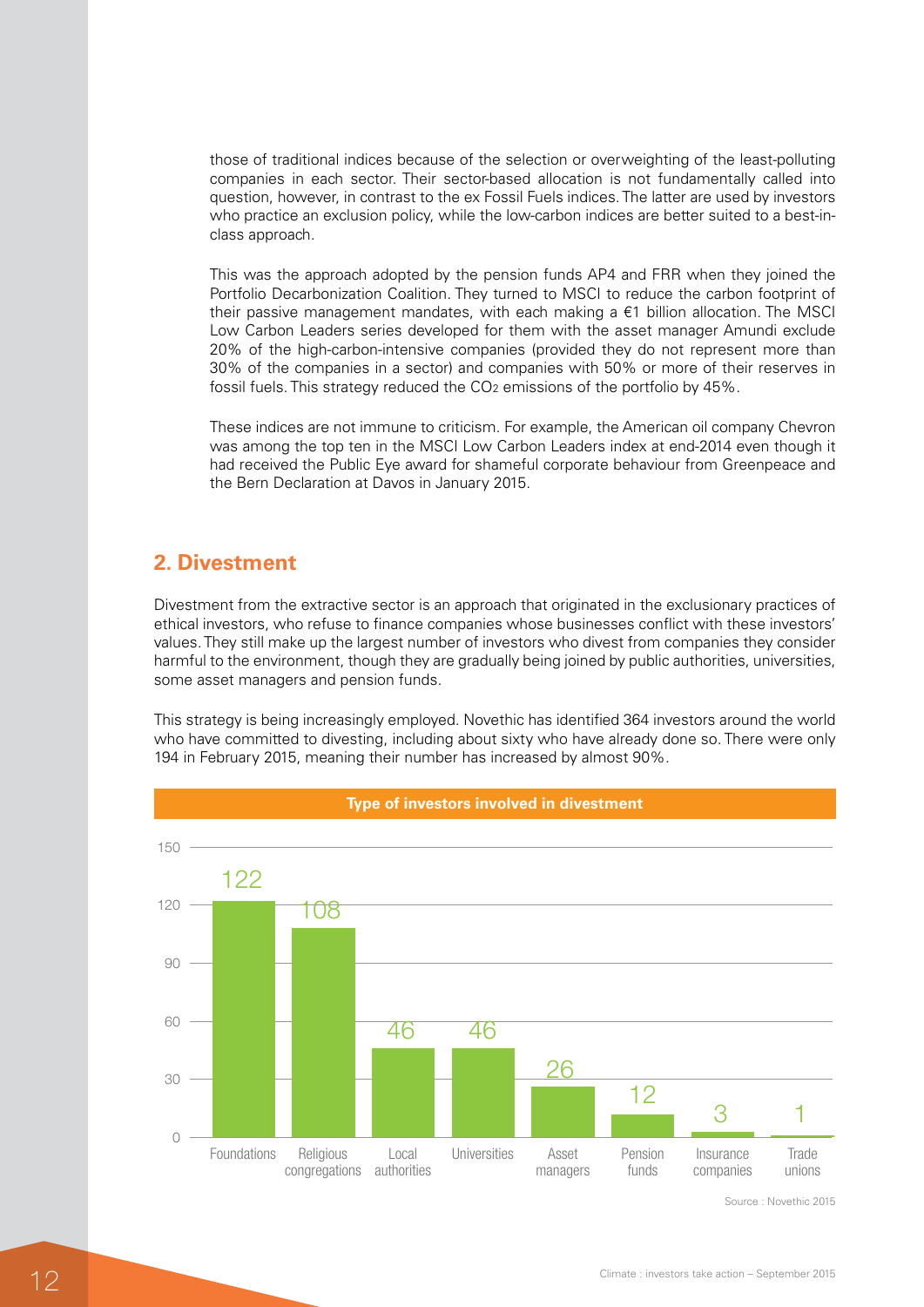There are two approaches:

- **Exclusion of all fossil fuels:** Novethic counts 84 investors who use this approach. Some of them adopted it on their own, like PensionDanmark or Australia's Future Super and UniSuper, while others did so under pressure from movements like Divest/Invest, which advocates divestment from fossil fuels and reallocation of assets to low-emissions sectors.
- **Targeted approach to fossil fuels exclusion:** Novethic identifies more than 250 investors who have committed to divesting from the 200 companies in the oil, gas and coal sectors deemed to have the greatest carbon-risk exposure. This list is published by the Go Fossil Free initiative. About forty investors, notably in the Nordic countries, exclude only coal or, in certain cases, oil sands and shale sands as well.

#### **n** Sector-based exclusion is now more than an ethical approach

The divestment movement has grown beyond the original core of ethical investors, spurred by the divestment campaigns of environmental NGOs and the growing perception of carbon financial risk, notably in the coal sector, where substantial asset devaluations have already occurred, particularly in the United States. This is leading traditional investors to adopt sector-based exclusion policies.

#### **• First success of divestment campaigns**

 Though divestment campaigns like Go Fossil Free and Keep It in the Ground, sponsored by 350.org, enjoy media visibility and help fuel the debate, they are chiefly successful at persuading universities to apply across-the-board exclusions. Many of their targets still prefer shareholder engagement as a way to persuade companies in the fossil-fuels sector to revise their business models. That was the case with Wellcome Trust, which refused to divest despite The Guardian's campaign targeting it.

#### **• Legal obligations to divest**

 Policymakers are also beginning to mobilise. A proposed law in California would oblige CalPERS, America's largest pension fund, and CalSTRS to divest from coal. The CalPERS portfolio has a fairly high exposure to fossil fuels, with holdings in Consol Energy Inc., Peabody Energy Corp., and Alliance Resources Partners LP. California's aim is to be a leader in the fight against climate change, and it would like to use its pension funds to set an example for the rest of the world. A similar law under consideration in the State of New York would require the New York State Common Retirement Fund to divest from fossil fuels by 2020.

 Politicians on the other side of the Atlantic are taking action, too. After the Norwegian parliament voted in June 2015 to require the sovereign wealth fund to divest from coal, the London Assembly asked the London Pensions Fund Authority (£4.8 billion (€6.7 billion) in assets) in July to exclude coal from its portfolio and to make a substantial contribution to the financing of an ecological transition.

#### **• Voluntary divestment**

 Though still fairly rare, investors are beginning to take initiatives without pressure from civil society or government authorities. For example, the French insurer AXA announced in May 2015 that it intended to reduce its investments in the coal industry by  $€500$  million by excluding companies that did more than 50% of their business in this sector. The Norwegian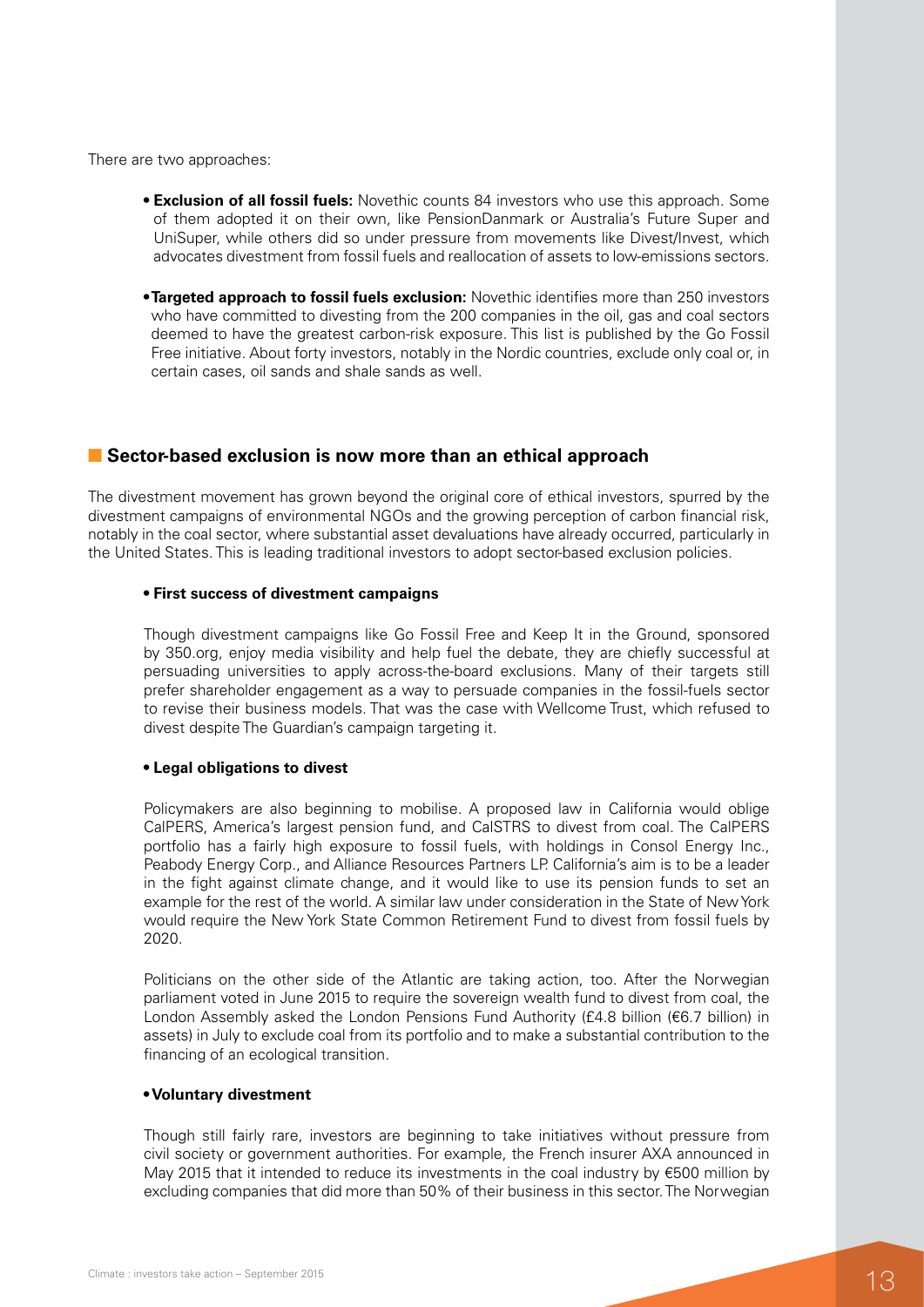insurance company KLP, which has more than €50 billion (NOK470 billion) in assets, is also fighting global warming by excluding coal from its portfolio, as is Australia's UniSuper (AUD50 billion (€34 billion) in assets).

 Divestment is generally seen as a response to a climate imperative, since a massive decline in fossil-fuel use will be necessary if global warming is to be kept below 2°C. This is the case with the Guardian Group, which no longer invests in fossil fuels, as well as the Australian pension fund Christian Super, and the American asset manager Green Century Capital Management. However, more and more investors are viewing divestment from fossil fuels primarily as a safeguard against carbon risk and a means of protecting their financial assets. In this way, they are fulfilling their fiduciary responsibility, an aim expressed in the ads run by the UK insurer Aviva in late July 2015.

#### **n** Most divested companies

| Breakdown of investors by type of fuel divestment |                             |            |  |  |  |  |
|---------------------------------------------------|-----------------------------|------------|--|--|--|--|
|                                                   | <b>Number of investors*</b> | $%$ sample |  |  |  |  |
| <b>Fossil fuels</b>                               | 84                          | 22%        |  |  |  |  |
| <b>The Top 200 Fossil Fuels Companies</b>         | 253                         | 65%        |  |  |  |  |
| <b>Coal</b>                                       | 38                          | 10%        |  |  |  |  |
| Oil sands or shale gas                            | 12                          | 3%         |  |  |  |  |

Source : Novethic 2015

\* Investors may combine several types of fuel divestment

Coal is not the only sector targeted, but it is today the most emblematic and the most controversial. Coal is the victim of two phenomena: the action of environmental NGOs, which condemn its harmfulness to the environment, and the steady decline in its financial value. The Dow Jones Total Market Coal Sector Index has lost 75% of its value in five years and fallen behind the world's major stock market indices. Novethic has counted 38 investors who are committed to divesting specifically from the coal sector.

#### **3. Shareholder engagement**

Not all investors are convinced that divestment is the right approach. Many believe that to change the situation and compel the most carbon-intensive companies, starting with those in the fossil-fuels sector, to improve the prevailing business model, it is better to use their rights as shareholders.

#### **n** Direct dialogue

Investors may engage in a dialogue privately, individually or collectively with the management of targeted companies to express their climate-related concerns and ask them to take steps to reduce their impact. By informing companies of their expectations, such an approach can yield significant results, especially when the investors have a substantial equity interest. This is the approach taken by the Caisse des Dépôts in France, for example.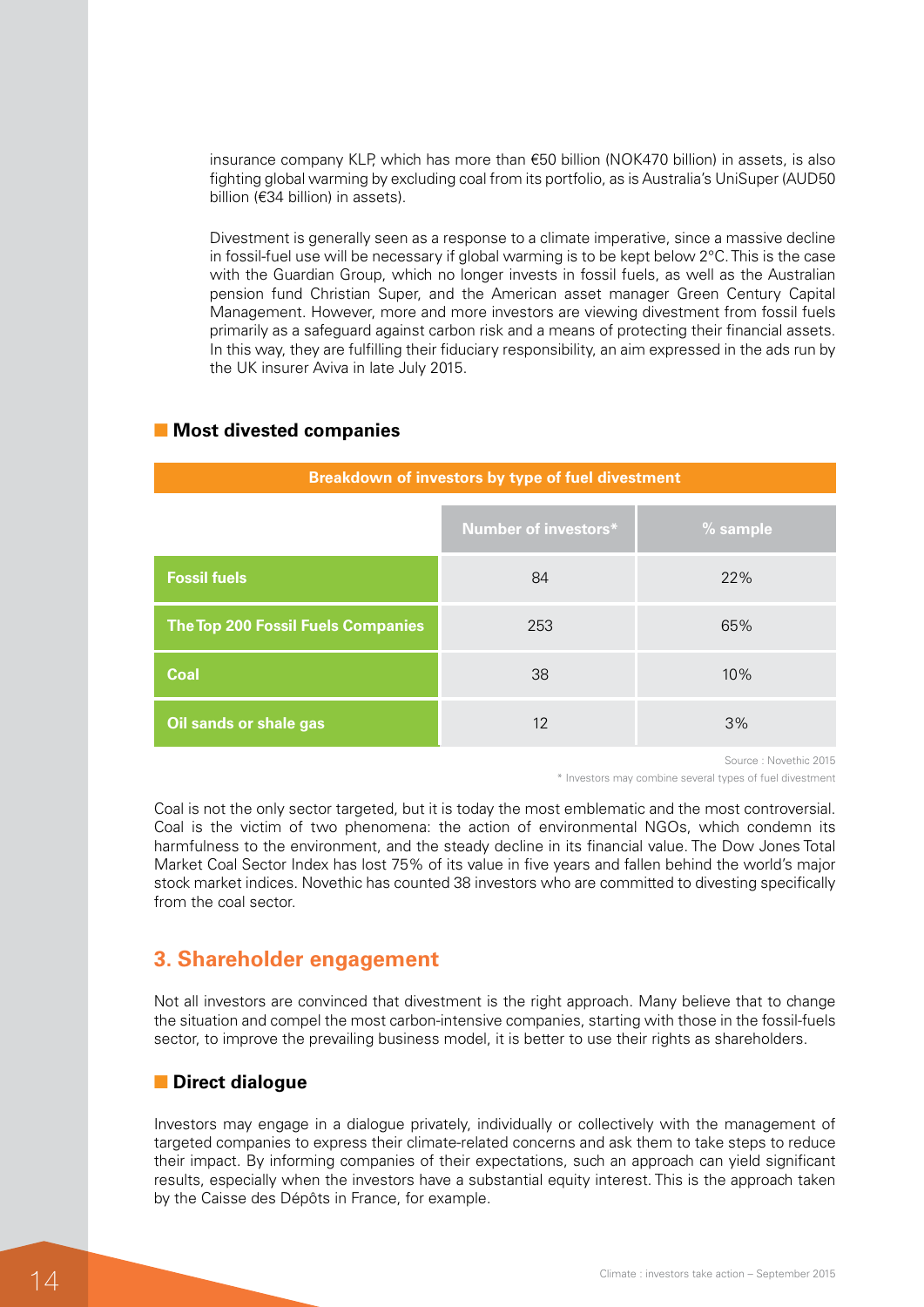#### **n** Filing resolutions at general meetings of shareholders

Shareholders show their concerns about climate change publicly either by filing resolutions or by voting down ones proposed by the management that seem very risky: for example, if they involve unconventional and very costly projects.

General meetings in the oil sector in the spring of 2015 did not always go smoothly. The major oil companies were challenged concerning the resiliency of their business models and their capacity to protect themselves from carbon risk due to the high probability of stranded assets.

| The principal climate-related resolutions filed by shareholders in the oil sector                     |                      |                   |                            |                            |                         |                                             |                              |
|-------------------------------------------------------------------------------------------------------|----------------------|-------------------|----------------------------|----------------------------|-------------------------|---------------------------------------------|------------------------------|
| <b>Company</b><br>(country)<br><b>Subject</b>                                                         | <b>Shell</b><br>(UK) | <b>BP</b><br>(UK) | <b>Statoil</b><br>(Norway) | <b>ExxonMobil</b><br>(USA) | <b>Chevron</b><br>(USA) | <b>Chesapeake</b><br><b>Energy</b><br>(USA) | <b>Marathon</b><br>Oil (USA) |
| <b>Demand for reporting</b><br>about lobby related to<br>environmental matters                        |                      |                   |                            | Rejected<br>21%            | Rejected<br>27,9%       |                                             |                              |
| <b>Demand for climate</b><br>expert on board                                                          |                      |                   |                            | Rejected<br>21%            | Rejected<br>27,9%       | Withdrawn                                   |                              |
| <b>Demand for reporting</b><br>about carbon risk                                                      | Adopted<br>98,91%    | Adopted<br>98%    | Adopted<br>99,95%          |                            |                         | Rejected<br>11,50%                          | Rejected<br>36,30%           |
| Demand for a change<br>in strategy in light<br>of carbon risk                                         |                      |                   | Rejected<br>0,24%          | Rejected<br>9,60%          | Rejected<br>8,20%       |                                             | Withdrawn                    |
| <b>Demand for increasing</b><br>dividends in light of the<br>growing potential for<br>stranded assets |                      |                   |                            | Omitted                    | Rejected<br>3,20%       |                                             |                              |

Source : Novethic 2015

Some resolutions were withdrawn after the board reached an agreement with shareholders. This is the case for Marathon Oil: the Nathan Cummings Foundation asked the company to set a plan to measure, mitigate, disclose and set quantitative reduction targets for methane emissions, and the resolution was withdrawn after Marathon Oil agreed to address this issue.

#### **• The success of the "Strategic resilience for 2035 and beyond" resolution**

 At the annual general meetings of BP in London in April, Shell in the Netherlands in May, and Statoil in Norway, shareholders filed a climate change resolution titled "Strategic Resilience for 2035 and Beyond". Submitted by the coalition of UK investors Aiming for A and backed by ShareAction, the resolution calls for the three companies to be more transparent with regard to their carbon-risk strategy. It requests in particular that the companies:

- do stress tests to assess the compatibility of their business models with the objective of limiting global warming to 2°C;
- reform their bonus systems so as no longer to reward activities harmful to the climate; and
- commit to reducing their emissions and investing in renewable energies.

 This resolution was approved, with more than 98% of the votes at BP and Shell and 99.5% at Statoil in favour of it, but this outcome remains exceptional. Part of the explanation is that the three companies asked their shareholders to vote for the resolution. While this overwhelming support obliges these companies to alter their strategies, it is not enough to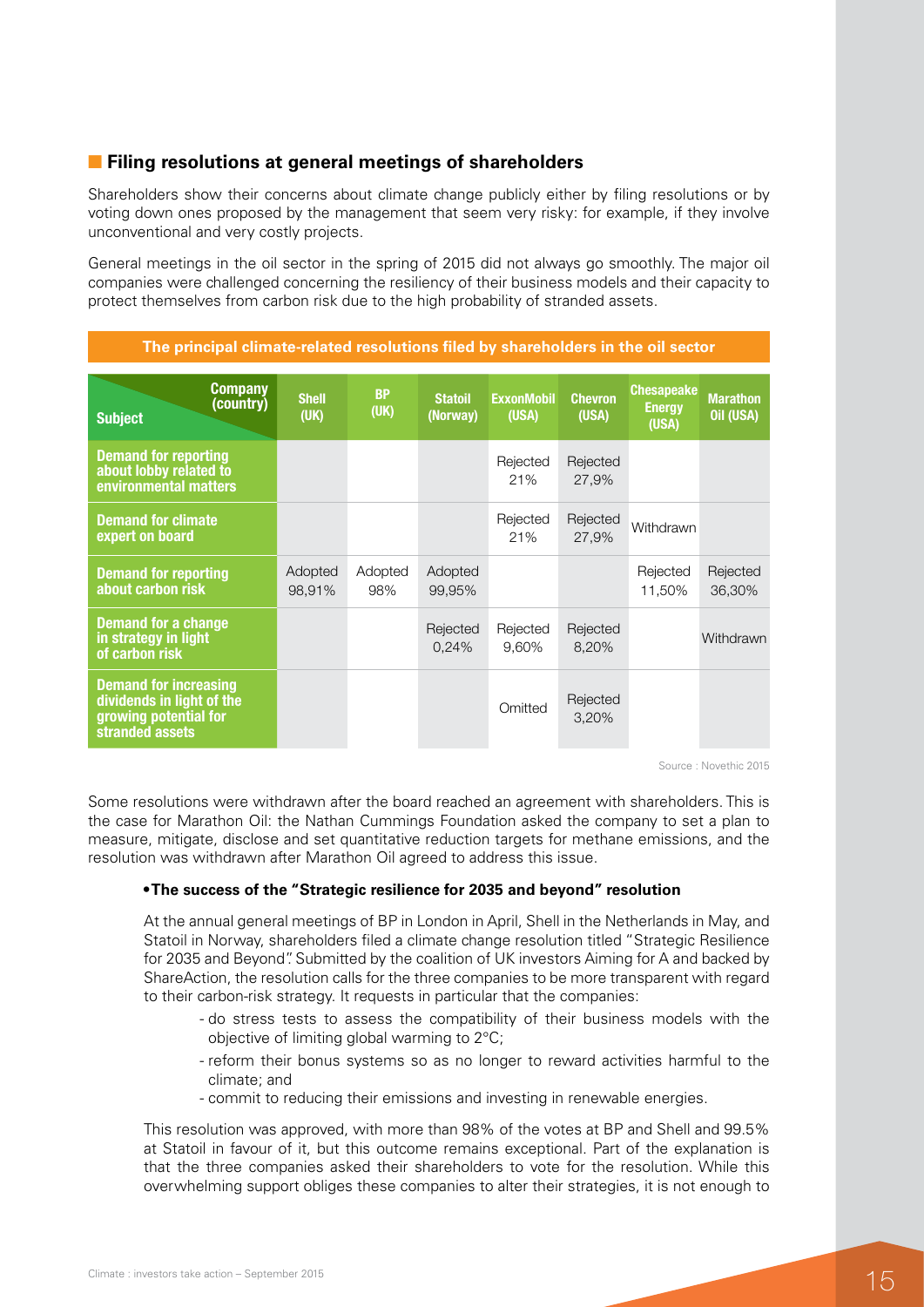fundamentally change the situation. Adopting the resolution "Strategic resilience for 2035 and beyond" did not prevent Shell from drilling in the Arctic, whereas all specialists agree that it represents a major risk for the environment.

#### **• A less favourable climate in the United States**

 Unlike their European counterparts, the American companies Chevron, Exxon, Chesapeake Energy and Marathon Oil urged their shareholders to vote against the resolutions concerning climate risk (appointment of climate experts to the board, a higher cap on dividends due to carbon risk, etc.). Several factors account for the difference in attitudes on opposite sides of the Atlantic.

 It is partly due to the different rules for filing resolutions. In the UK, a resolution must be backed by a coalition of shareholders holding at least 5% of the voting rights, while in the United States, all it takes is for a shareholder to have a stake worth \$2,000 or 1% of the capital. Thus, in the United States resolutions tend to have less support when they are filed.

 The type of resolution also influences the voting: the more hostile it is, the less chance it has of being adopted. For example, in the United States, the resolution asking for a higher cap on dividends due to carbon risk was voted down by a very large majority at Chevron and withdrawn at ExxonMobil.

 As for shareholders, the British coalition Aiming for A that was formed to back the "Strategic resilience for 2035 and beyond" resolution gave shareholders more leverage to win approval of their demands. Despite a public campaign sponsored by the NGO As You Sow, support was more limited for the resolutions at Chevron and ExxonMobil asking for the appointment of a climate expert to the boards of directors.

#### **• A strategy still little used in France**

 In France, shareholder engagement is still not a widespread practice. Pressure from civil society is less strong than in the UK or the United States.

 No resolutions concerning climate change were filed by shareholders at Total's annual general meeting in May. Reacting to this situation, the UK-based NGO ShareAction launched a campaign in late June targeting several large oil companies and Total in particular. This campaign, titled "Clean Words, Dirty Lobby", condemns the "greenwashing" techniques employed by the oil companies, which consist in publicly expressing a readiness to fight climate change, while simultaneously working with lobbying groups to exert pressure on policymakers to minimise environmental protection measures.

#### **• All carbon-intensive sectors are targeted**

 Though actions aimed at the major oil companies garner the most media coverage, investors are in fact targeting all sectors to reduce the carbon emissions of their portfolios. That is why the CDP has launched the Carbon Action initiative. This collaborative engagement initiative involving 304 investors with more than \$22 billion in assets is taking aim at 17 of the leading GHG-emitting companies. These companies are being urged to define and disclose carbonreduction objectives in line with those recommended by the scientific community and set by Europe's governing bodies. Other initiatives like the IIGCC sector-specific guides help promote shareholder dialogue.

 Dialogue is for example an approach used by Norway's Government Pension Fund Global (GPFG). It is particularly effective in this case because the GPFG is the world's largest privatesector shareholder, meaning that companies are attentive to its requests.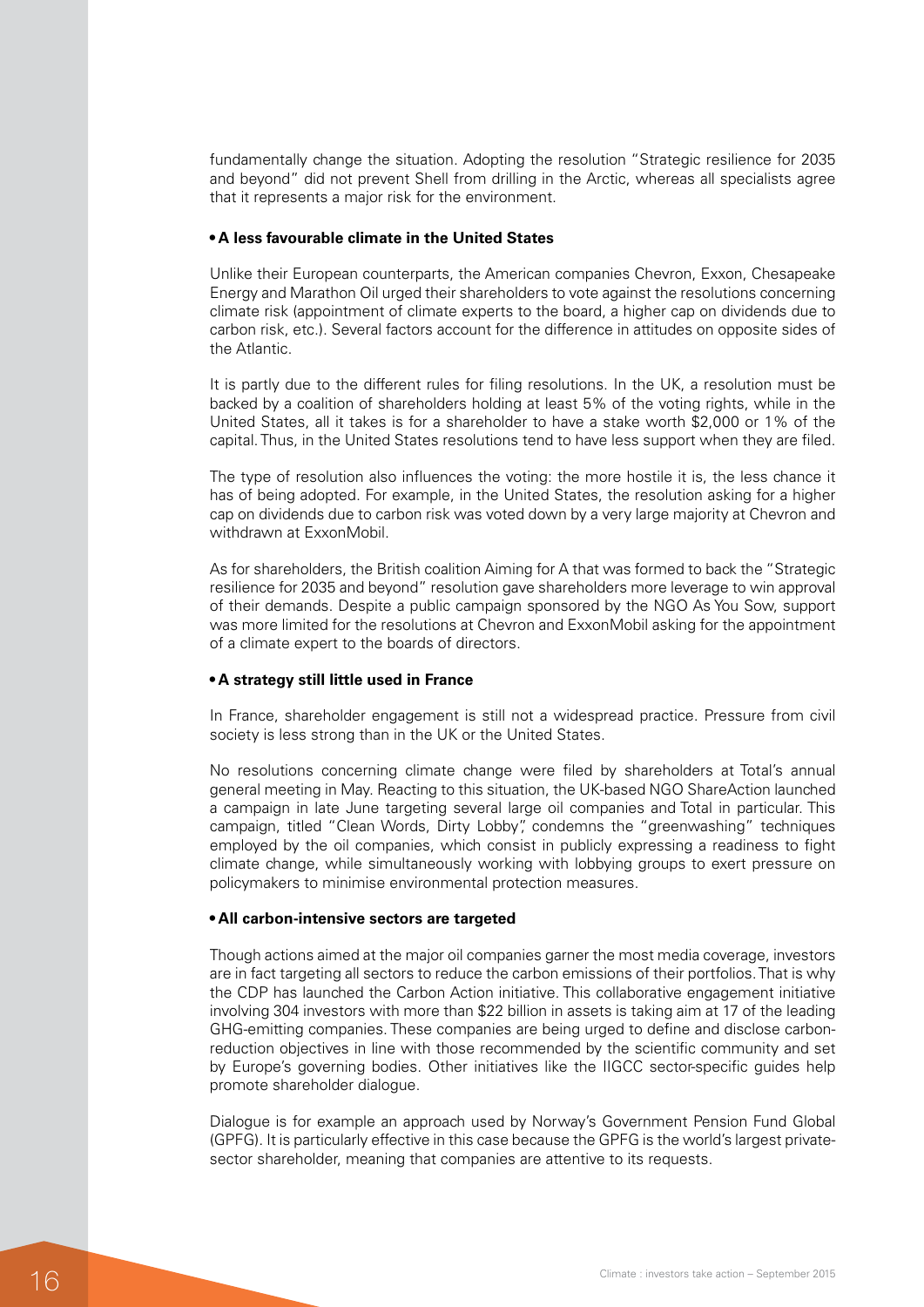#### **4. Financing the energy transition**

Limiting investors' carbon risk is one objective, but the main goal is to develop a low-carbon economy. The idea is to rechannel an increasing share of assets into green investments, starting with those divested from fossil fuels.

This is the approach advocated by the Divest/Invest movement, which, as its name indicates, wants to combine divestment from carbon-intensive companies with substantial green investments.

336 investors identified by Novethic, or 42% of the sample, have made or intend to make green investments. Their strategies are diverse, with investments ranging from renewable energy production or energy efficiency to green bonds. Sixty per cent of them have also adopted a divestment policy, signalling a genuine desire for combining both strategies to reduce the carbon footprint of their portfolios.

In recent months some investors have publicly announced substantial commitments, with the largest amounting to billions of euros.

#### **The largest green investments commitments**

Some actors made significant promises in terms of green investments. This is the case for example for the GPFG, which committed to invest NOK50 bn (€5.5 billion) in this sector. But this amount only represents about 1% of the total assets held by the biggest wealth sovereign fund of the world. This is why the WWF-Norway is calling on the Norwegian sovereign wealth fund to invest 5% of its portfolio in renewable energies. Other investors of more modest size have promised to invest a larger part of their funds, such as the Environment Agency Pension Fund (€3 billion) who committed to allocate 25% of its assets to low-carbon economy.

| <b>Investor</b>                                    | <b>Country</b> | <b>Amount</b><br><b>Type</b>    |                                                   | <b>Timeline</b> |
|----------------------------------------------------|----------------|---------------------------------|---------------------------------------------------|-----------------|
| <b>Allianz SE</b>                                  | Europe         | Insurance company               | €500 m                                            | In 2015         |
| <b>APG AM</b>                                      | Netherlands    | Asset manager                   | €2 bn every year                                  | $2016 - 2018$   |
| <b>Aviva Plc</b>                                   | United Kingdom | Insurance company               | £500 m every year<br>(E708 m)                     | 2015 - 2020     |
| Axa                                                | France         | Insurance company               | €3 bn                                             | $2015 - 2020$   |
| <b>European Investment Bank</b>                    | Europe         | Public financial<br>institution | 25% of lending<br>portfolio<br>(€19.1 bn in 2014) | Every year      |
| <b>Bill and Melinda Gates</b><br><b>Foundation</b> | <b>USA</b>     | Foundation                      | €1.8 bn                                           | $2015 - 2020$   |
| <b>CaISTRS</b>                                     | <b>USA</b>     | Pension fund                    | \$3.7 bn<br>(€3.34 bn)                            | 2019            |
| <b>Govermnment Pension</b><br><b>Fund Global</b>   | Norway         | Pension fund                    | NOK50 bn<br>$(65.5)$ bn)                          |                 |
| <b>Caisse des Dépôts Group</b>                     | France         | Public financial<br>institution | €15 bn                                            | 2014 - 2017     |
| <b>PFZW</b>                                        | Netherlands    | Pension fund                    | €16 bn                                            | $2015 - 2019$   |
| <b>PKA A/S</b>                                     | Denmark        | Pension fund                    | €1.5 bn                                           | In 2015         |
| <b>Zurich Insurance Group</b>                      | Swiss          | Insurance company               | €1.8 bn                                           | ln 2015         |

Source : Novethic 2015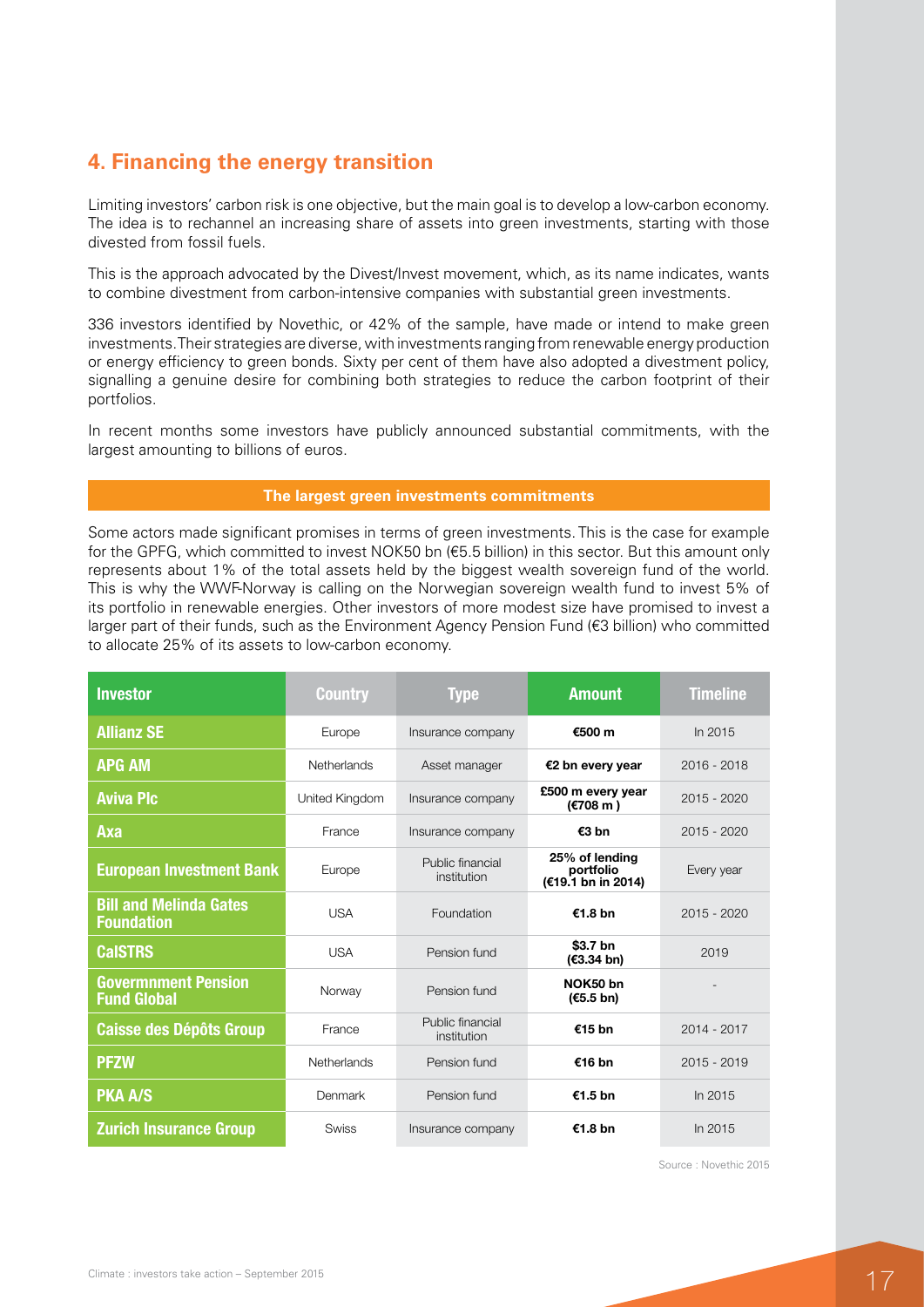#### **n** Investing in renewable energies and energy efficiency is a winning bet

Green investment mainly goes to the financing of low-carbon projects or renewable-energy infrastructures. 45 investors in this study said they had made investments in energy-saving technologies. This category includes real estate development, smart grid and energy-efficiency projects. Novethic has counted 91 investors who say they have taken stakes in renewable energies (wind, solar, biomass, etc.), notably through private equity or infrastructure investments.

While the instability of the fossil-fuels market is making this sector less and less attractive, renewables are on a roll. In 2013, investments in renewable energy infrastructures exceeded those in the fossil-fuels sector for the first time. Bloomberg New Energy Finance calculates that investments in wind, solar, hydro and biomass energies likely totalled \$187 billion, compared with \$157 billion in natural gas, oil and coal. Owing to the sector's rapid growth, installations are costing less, making renewables more competitive than fossil fuels and enhancing their appeal to investors.

#### **n** Green bonds: growing demand and a more structured market

Investment in these bonds issued to finance environmentally beneficial projects is another strategy to finance a low-carbon economy. Green bonds totalling \$36 billion were issued in 2014, a threefold increase over 2013, and the Climate Bonds Initiative reports that the figure was already \$19.31 billion for the first half of 2015.

Novethic identified over 110 investors who had decided to invest in green bonds. They are primarily large asset managers and pension funds. American asset owners like CalSTRS, Trillium and TIAA-CREF were among the first to buy green bonds, and the asset managers BlackRock and Mirova have also said they plan to increase their holdings in this market.

Green bond issuers are diverse. Until recently, they were mainly development banks like the World Bank and the European Investment Bank, but increasing numbers of local authorities and companies are now issuing green bonds, too.

Demand is growing rapidly in this market, and investors are now asking for safeguards. They want proof that these bonds actually benefit the environment. The publication of the Green Bonds Principles in January 2014 was a first step in structuring this market. These principles lay out guidelines for issuing such bonds. They are backed by most of the underwriting banks, the largest issuers, and 22 investors active in financing the low-carbon economy. Among them are CalSTRS and TIAA-CREF in the United States and Zurich Insurance Group, which announced publicly in July 2014 that its aim was to become the largest investor in green bonds by purchasing \$2 billion of them.

The enthusiasm for green bonds is reflected by the Investor Statement on Green Bonds and Climate Bonds (September 2014), sponsored by the Climate Bonds Initiative with the support of CERES and the IIGCC. The members of this group, who have combined assets in excess of \$2 trillion, commit to promoting the growth of this market. On the list of the 17 signatories are CalSTRS, AP1, AP2, AP3 and AP4.

#### **n** Denmark sets the example

Denmark can serve as a model, particularly when it comes to renewable energies. Its goal is to be carbon neutral by 2050. By 2035, all electricity and heat is to be produced with renewable energies. Since the energy sector has the highest emissions rate, it is a central focus of the Danish climate change programme, and investors are actively helping to finance the energy transition.

For example, two of the country's largest pension funds, ATP and PensionDanmark, have taken notable initiatives in this area. Together they have invested more than €1 billion in a wind farm in Denmark. Danske Capital and PKA A/S, with AuM of €100 billion and €27 billion, respectively, have also made significant green investments and are committed to making even more in the future.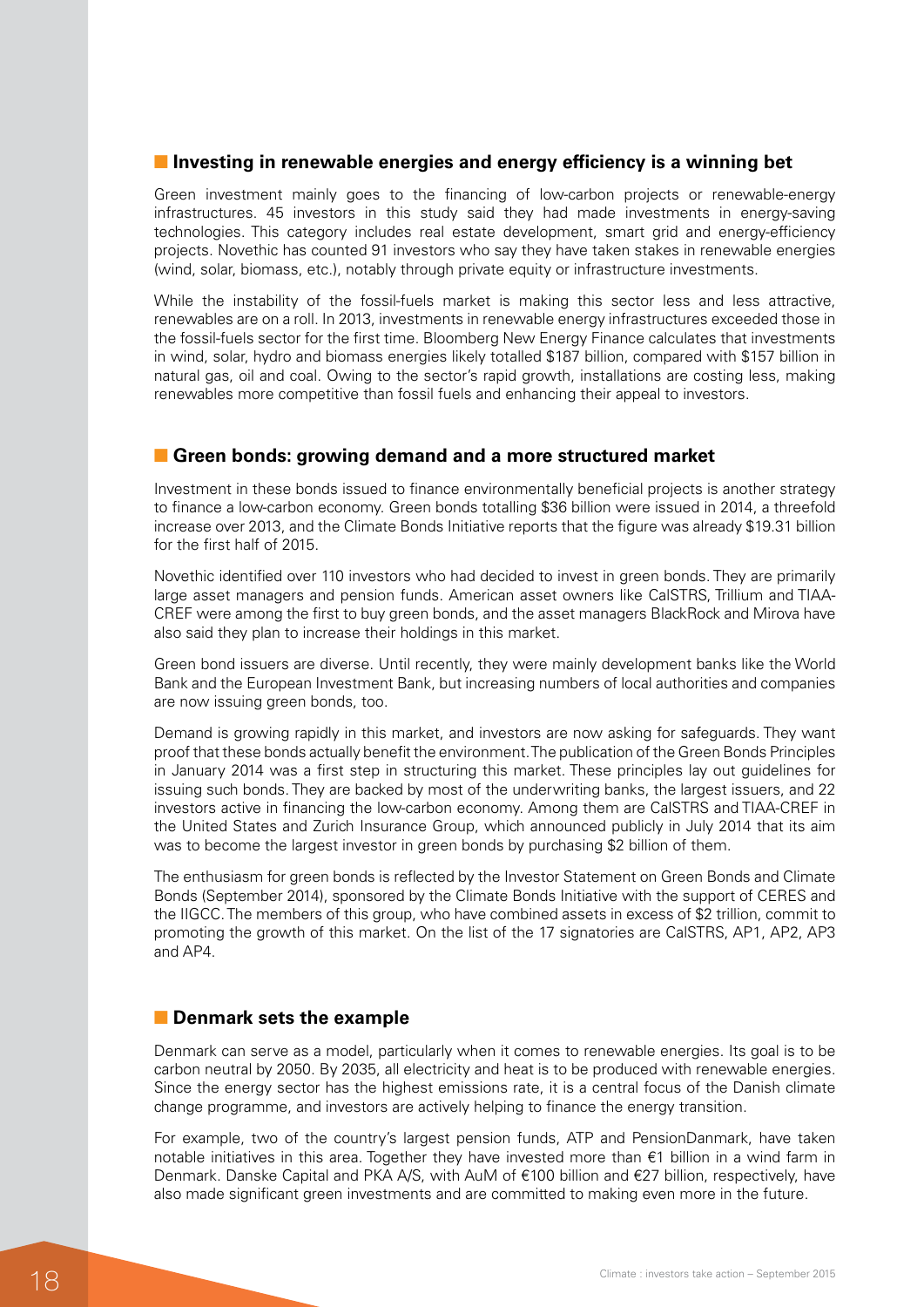

#### **n** Platforms on investor actions

- Investors on Climate Change (PRI, UNEP FI and IIGCC) investorsonclimatechange.org
- Institutional Investors Group on Climate Change (IIGCC) iigcc.org
- • Nazca, Non-State Actor Zone for Climate Action (UN) climateaction.unfccc.int
- Low Carbon Registry (IIGCC) globalinvestorcoalition.org/form-registry

#### **n** Guides to act on climate change

• IIGCC investor guides iigcc.org/publications/category/investor-guides

#### $\blacksquare$  Investor statements on climate change

- Global Investor Statement on Climate Change investorsonclimatechange.org
- Investor Statement on Green Bonds & Climate Bonds climatebonds.net/files/files/Investor\_Statement.pdf

#### **n** Engagement coalitions

- Aiming for A shareaction.org
- • Carbon Asset Risk Initiative
- ceres.org/issues/carbon-asset-risk
- CDP's Initiative Carbon Action cdp.net/en-US/Programmes/Pages/Initiatives-CDP-Carbon-Action.aspx

#### **n** Investor initiatives

- • Montreal Carbon Pledge montrealpledge.org
- • Portfolio Decarbonization Coalition unepfi.org/pdc

#### **n** Main study providers

- 2° Investing Initiative 2degrees-investing.org
- • Carbon Tracker Initiative
- carbontracker.org • Mercer
- mercer.com
- Oxford University's Program about Stranded Assets smithschool.ox.ac.uk/research-programmes/stranded-assets

#### **n** Campaigns

- • Asset Owner Disclosure Project (AODP) aodproject.net
- Divest Invest divestinvest.org
- • Go Fossil Free (350.org) gofossilfree.org
- • Keep it in the ground (The Guardian) theguardian.com
- Call for banks to do the Paris Pledge dotheparispledge.org